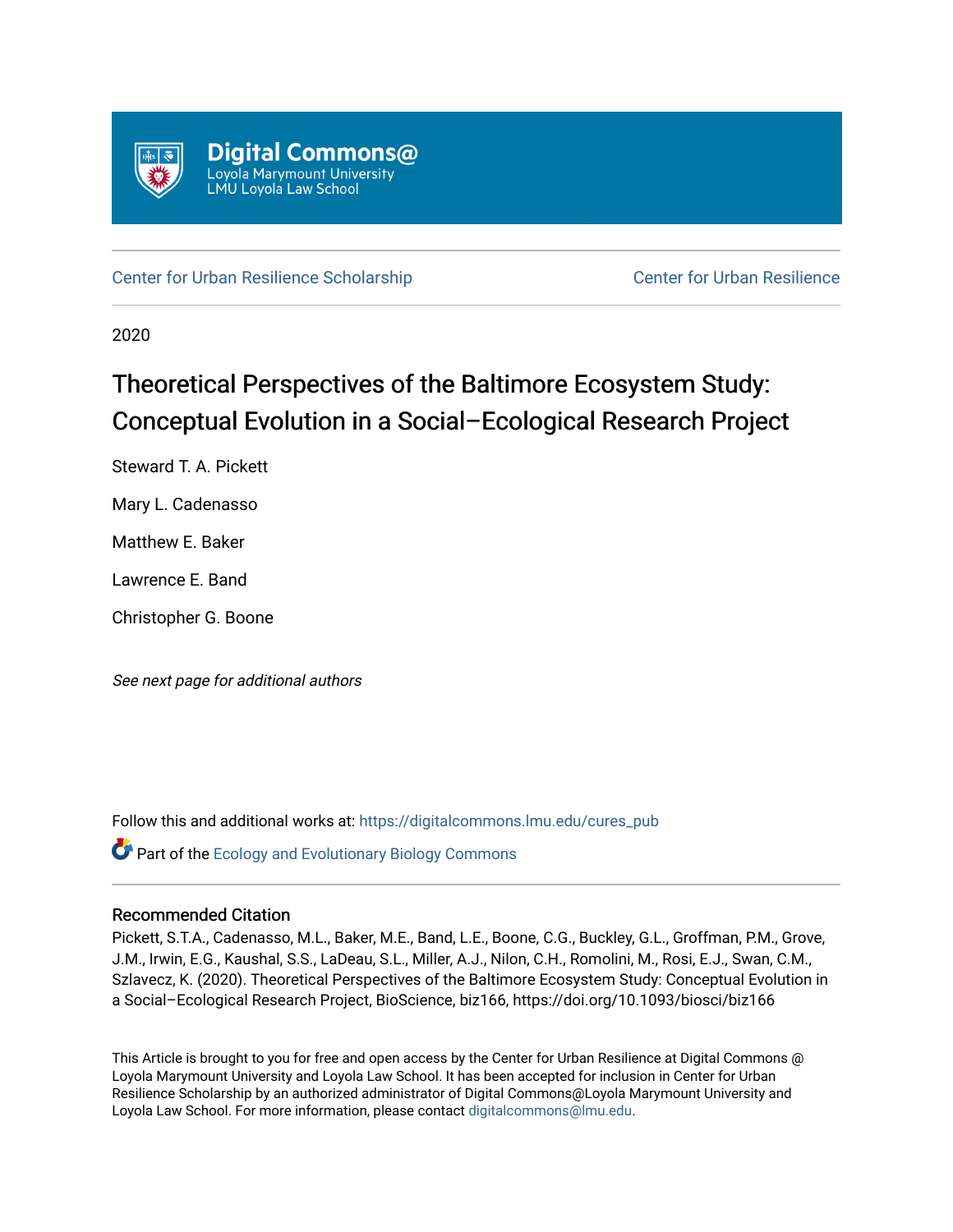# Authors

Steward T. A. Pickett, Mary L. Cadenasso, Matthew E. Baker, Lawrence E. Band, Christopher G. Boone, Geoffrey L. Buckley, Peter M. Groffman, J. Morgan Grove, Elena G. Irwin, Sujay S. Kaushal, Shannon L. LaDeau, Andrew J. Miller, Charles H. Nilon, Michele Romolini, Emma J. Rosi, Christopher M. Swan, and Katalin Szlavecz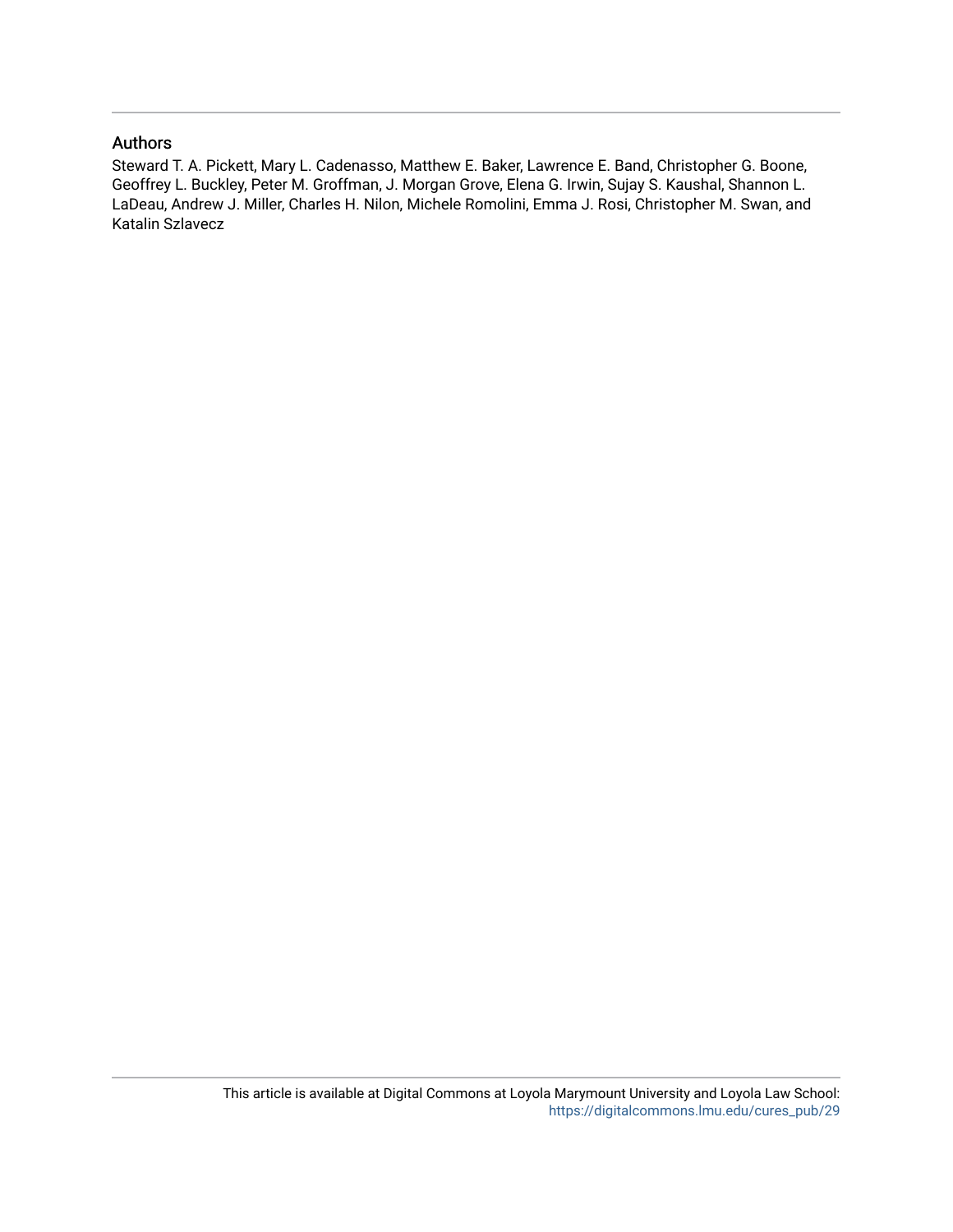# Theoretical Perspectives of the Baltimore Ecosystem Study: Conceptual Evolution in a Social–Ecological Research Project

STEWARD T. A. PICKETT, MARY L. CADENASSO, MATTHEW E. BAKER, LAWRENCE E. BAND, CHRISTOPHER G. BOONE, GEOFFREY L. BUCKLEY, PETER M. GROFFMAN, J. MORGAN GROVE, ELENA G. IRWIN, SUJAY S. KAUSHAL, SHANNON L. LADEAU, ANDREW J. MILLER, CHARLES H. NILON, MICHELE ROMOLINI, EMMA J. ROSI, CHRISTOPHER M. SWAN, AND KATALIN SZLAVECZ

*The Earth's population will become more than 80% urban during this century. This threshold is often regarded as sufficient justification for pursuing urban ecology. However, pursuit has primarily focused on building empirical richness, and urban ecology theory is rarely discussed. The Baltimore Ecosystem Study (BES) has been grounded in theory since its inception and its two decades of data collection have stimulated progress toward comprehensive urban theory. Emerging urban ecology theory integrates biology, physical sciences, social sciences, and urban design, probes interdisciplinary frontiers while being founded on textbook disciplinary theories, and accommodates surprising empirical results. Theoretical growth in urban ecology has relied on refined frameworks, increased disciplinary scope, and longevity of interdisciplinary interactions. We describe the theories used by BES initially, and trace ongoing theoretical development that increasingly reflects the hybrid biological–physical–social nature of the Baltimore ecosystem. The specific mix of theories used in Baltimore likely will require modification when applied to other urban areas, but the developmental process, and the key results, will continue to benefit other urban social–ecological research projects.*

*Keywords: framework, social–ecological system, theory development, urban ecology, urban ecosystem*

Urban ecology is often introduced as a practical concern, driven by the exponential growth of the world's urban population, the spread of urbanized lands in both developed and developing countries (Seto et al. 2017), and the intersection of urbanization and climate change (Childers et al. 2015). These urgent concerns may lead researchers to neglect theoretical justifications for the science. Such neglect may also characterize a young, interdisciplinary field. But there are existing theories, concepts, frameworks, and models (box 1) that stimulate the growth of urban ecology.

The Baltimore Ecosystem Study (BES) has continually employed theories throughout its two decades of work. Therefore, exploring the evolving use of theory in BES should be useful for theoretical development elsewhere in the growing interdisciplinary field of urban ecology. Because there is no firm, general urban theory that incorporates the insights of contemporary ecology, the field must draw on many theoretical tools from other disciplines (McPhearson et al. 2016). The suite of tools and their degree of sophistication and connectedness will likely continue to grow in the future. Indeed, experience with mature theories, such as evolution or succession, suggests that detail, structure, and scope of theories change. Some of these changes may be large enough to qualify as changes in paradigm—a sort of metatheory in the background of any science (Devlin and Bokulich 2015). Evolution of theory is healthy and expected.

Theories are broad conceptual devices aimed at explanation and understanding of processes and structures in the world (Scheiner and Willig 2011, Laplane et al. 2019). They consist of statements of their domain, assumptions, generalizations or laws, models, hypotheses, and frameworks (Pickett et al. 2007). They are often characterized by methodological or empirical approaches, and connect with practical concerns on various scales. In this article, we explore the development of urban theory through the experience of

*BioScience* 70: 297–314. © The Author(s) 2020. Published by Oxford University Press on behalf of the American Institute of Biological Sciences. This is an Open Access article distributed under the terms of the Creative Commons Attribution Non-Commercial License (http://creativecommons.org/licenses/ by-nc/4.0/), which permits non-commercial re-use, distribution, and reproduction in any medium, provided the original work is properly cited. For commercial re-use, please contact journals.permissions@oup.com doi:10.1093/biosci/biz166 Advance Access publication 26 February 2020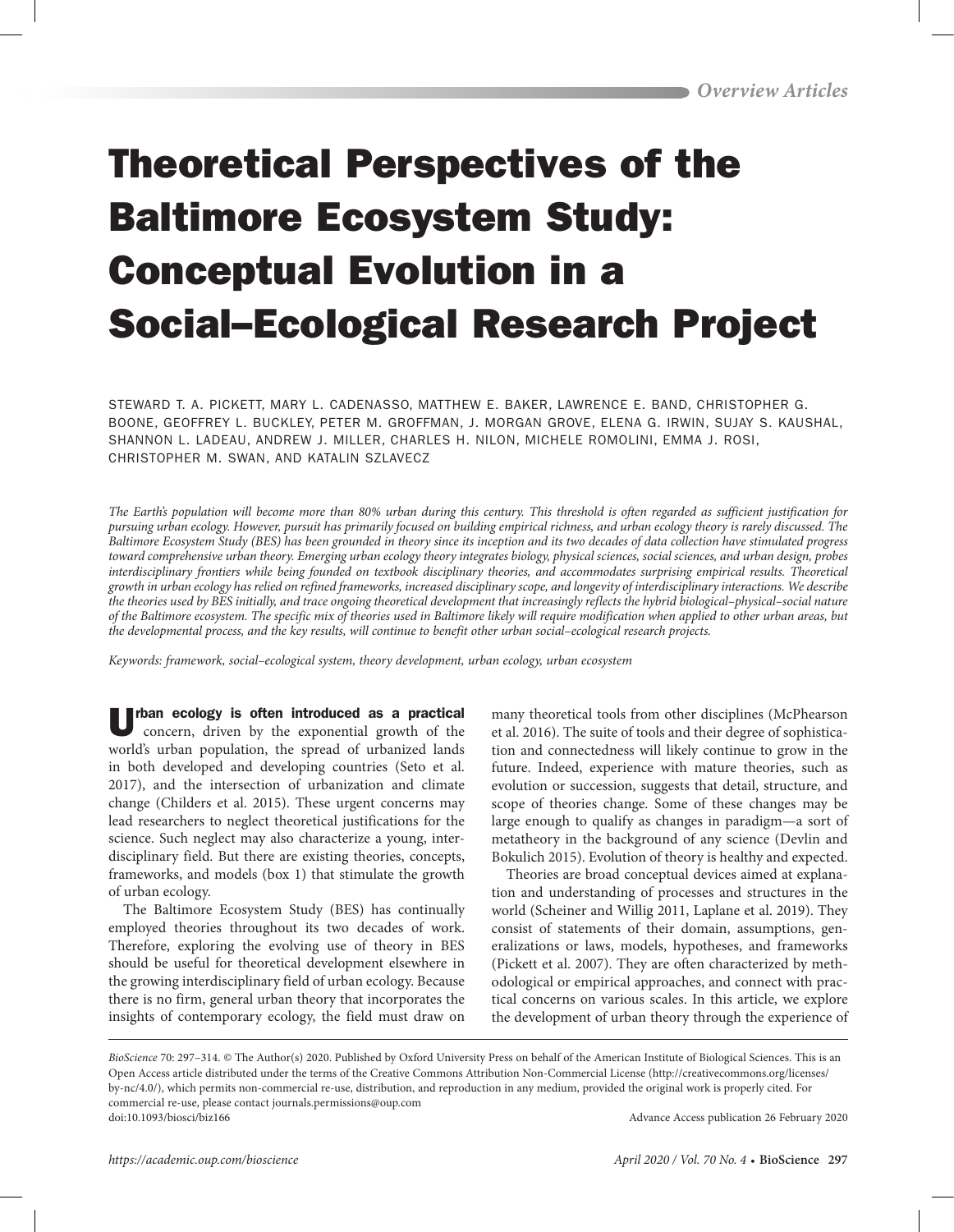#### Box 1. Theory components, contrasts, and relationships.

What theory is and how it is used is a broad and complicated topic. Although a detailed description is beyond the scope of this article, the nature and use of three key terms help explain theory evolution. Further details can be found in Pickett and colleagues (2007).

Theory is an overarching, general conceptual tool that generates expectations and explanations within a broad domain. As such, it is an explicitly linked system of conceptual, empirical, and speculative components. Roughly a dozen specific components can be parts of a complete theory, but we focus on three that are not primarily empirical ones to clearly represent theory evolution.

Concepts are regularities in events or objects designated by a label. They may sometimes be abstract, whereas, in other instances, they can identify a focused body of fact. For example, the watershed concept is an abstraction that encompasses the myriad actual watersheds encountered in the world.

Models represent the structure, relationships, and change in specific foci within a theory. Models are conceptual representations specifying the components of a system of interest, their interactions, the nature of their dynamics, and the physical, temporal, or mechanistic limits of the processes involved. For example, a specific ecosystem model represents the actual links and flows that occur within an designated place.

Frameworks provide the conceptual structure for a theory. They show how the logic, mechanisms, or processes connect to each other. Frameworks often indicate how the various complementary or alternative models a theory employs are related. For example, a framework for patch dynamics theory organizes the driving processes into patch differentiation, boundary configuration and function, and mosaic-wide processes and change.

A single one of these components—concept, model, or framework—may sometimes be used as a metaphor or shorthand label for the entire theory.

BES as a long-term research project designed to understand metropolitan Baltimore, Maryland, as a social–ecological system. We begin by describing the two main theories that initially anchored the interdisciplinary project. Then we present the three major theories that were used to bridge between the starting theories during the first decade of BES (1997–2007). We show how empirical surprises and the limitations of the five more focused theories we applied during the first decade led to theoretical refinement or novelty. The shortcomings of these theories for understanding integrated social–ecological systems, or for practical application of our growing roster of long-term results led to additional theoretical advances in the second decade of BES (2007–2017). We use ten cases to show how this additional theoretical growth occurred. One of the theoretical advances is a practical conception of complexity, which we use to indicate how the remaining cases are linked. Our complexity theory illustrates key links between social and biophysical processes in our urban system. Finally, we point to emerging frontiers and future needs for urban theory (figure 1).

#### Theory and the establishment of the Baltimore Ecosystem Study

This section describes the initial theories that were used to motivate and structure the earliest years of BES. The project was established as a long-term ecological research (LTER) site by the National Science Foundation in 1997. A formative goal for BES was cross-disciplinary integration between ecological and social sciences. The LTER program had, up to that point, emphasized five core ecological processes to help discover long-term changes in all biomes, but its roster

of sites did not include ecosystems in which people were an integral component or driver of change. Integration of social–ecological processes was identified by the request for proposals for urban LTER sites (table 1). The linking of ecological and social structures and processes had been explored only fitfully in North America (Kingsland 2005, 2019). However, social–ecological systems thinking had successful precedents in Europe (for a discussion, see, e.g., Folke et al. 2016, Lachmund 2013, Liu et al. 2007), which stimulated our thinking.

Theory is required for successful integration (Pickett et al. 2007). But in 1997 there was no single theory available for social–ecological integration encompassing entire urban areas in a way that included the perspectives and insights of ecology (Collins et al. 2011). Furthermore, integrations would have to be founded on established or textbook theory. If integration is likened to bridge building, the integrative bridge spans, however speculative and novel, must be firmly anchored on the piers of accepted theory (Cadenasso and Pickett 2008).

Two theories were adopted to establish BES and to initiate social–ecological integration: stress and disturbance gradients (Pickett and White 1985, Fox et al. 2011, Grime 1979) and the watershed (Likens 1985, 2001, Vannote et al. 1980, Fisher 1992, 1997).

Gradient theory had been well exercised in ecology (Whittaker 1967). By the 1970s both stress gradients and disturbance gradients were firm enough that they could be combined into a theoretical structure explaining the evolution of organismal strategies that underlay community organization (Grime 1979). Similarly, these two processes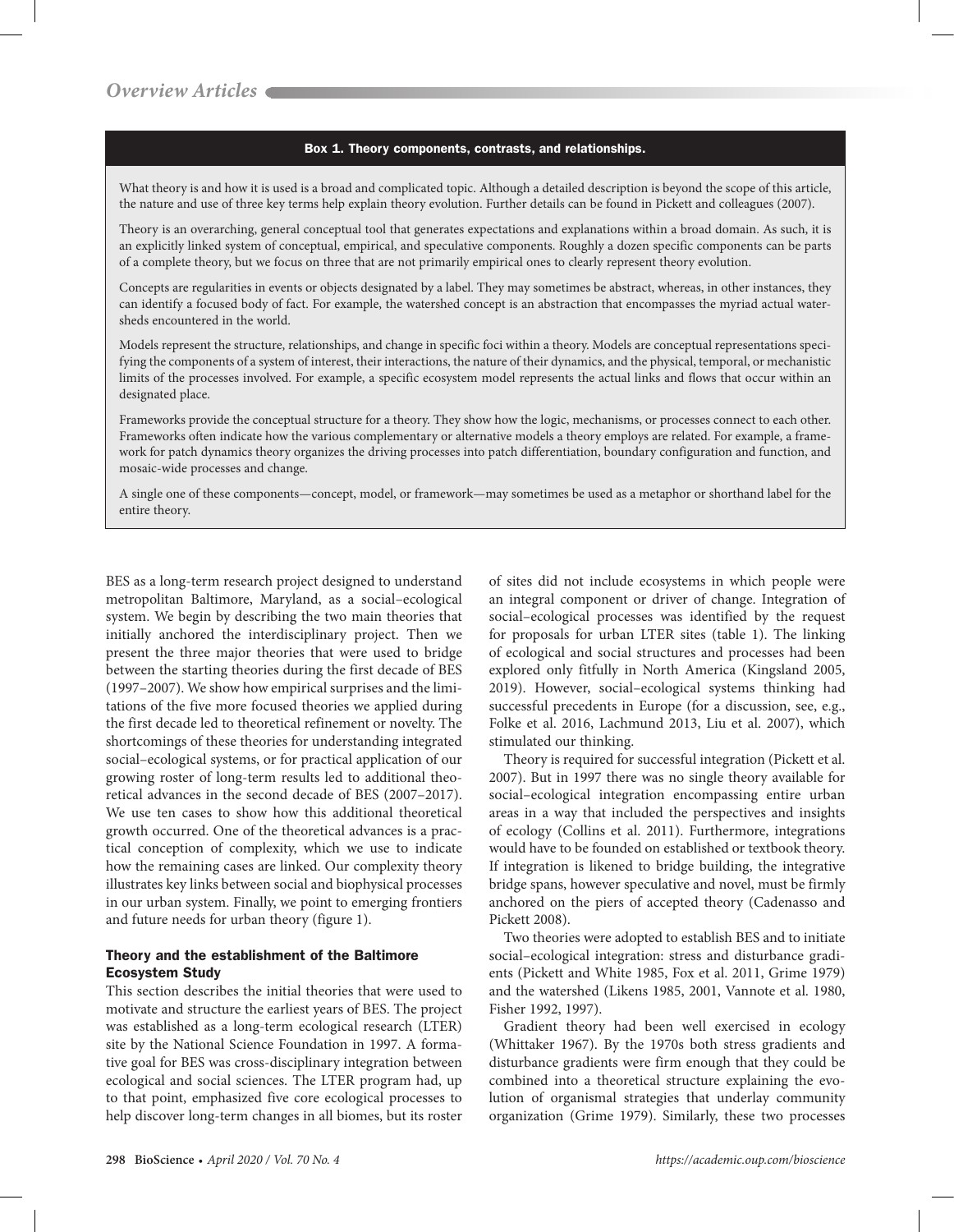|                                                             |                                                                                                              | Theory<br>Development                                                                                                                                                                                                      |                                                                                                                                                                                                                                                                                                                             |                                                                                            |
|-------------------------------------------------------------|--------------------------------------------------------------------------------------------------------------|----------------------------------------------------------------------------------------------------------------------------------------------------------------------------------------------------------------------------|-----------------------------------------------------------------------------------------------------------------------------------------------------------------------------------------------------------------------------------------------------------------------------------------------------------------------------|--------------------------------------------------------------------------------------------|
| Anchoring<br><b>Theories</b><br>· Gradients<br>· Watersheds | <b>Bridging</b><br>Theories<br>· Patch<br>dynamics<br>· Variable<br>source area<br>· Social<br>heterogeneity | Theory<br>Growth 1<br>· Riparian<br>dysfunction<br>· Inadequate<br>land cover<br>model<br>· Improve<br>measures of<br>social<br>heterogeneity<br>· Mechanisms<br>of social<br>inequity<br>· Extend<br>ecosystem<br>concept | Theory<br>Growth 2<br>· Complexity<br>· Engineered<br>stream<br>continuum<br>· Linked<br>source-<br>sink<br>· Meta-<br>community<br>· Trait<br>diversity<br>· Biota and<br>property<br>regimes<br>· Divided<br>housing<br>markets<br>· Adaptive<br>networks<br>· Dynamic<br>heterogeneity<br>· Urban<br>homoge-<br>nization | Future<br><b>Directions</b><br>· Metacity<br>Mega-<br>region<br>· Continuum<br>of urbanity |

*Figure 1. Phases of BES theory development and implications for some future urban theories. The first anchors and first bridges were established at the outset of BES. Growth in the next two decades resulted from empirical surprises, emergence of long-term trends, and conceptual refinements to ecological theory or integration between social and biophysical processes that were required for an urban focus. Aspects of the theories used and refined in BES suggest needs and opportunities for future urban theories.*

had been combined in a theory of plant community succession as the sorting of species presence or dominance along shifting gradients of stress over time since a disturbance (Meiners et al. 2015). These gradients are embedded in the workings of adaptive resilience as well (cf. Holling 1973, Gunderson and Holling 2002).

Application of complex gradient theory to cities was pioneered in metropolitan New York by McDonnell and colleagues (1997, Pouyat et al. 2008). They sought to explain differences in ecosystem processes in patches of closed canopy mixed-oak forests on the same bedrock extending from the Bronx, NY through rural Northwestern Connecticut. Urbanization was assumed to generate gradients of stress and disturbance that could be assessed using this transect. This idea has been applied widely in urban ecology well beyond New York (Niemelä et al. 2002, Boone et al. 2012). Differences in forest structure, soils, mycorrhizal fungi, earthworms, reproduction of canopy trees, contribution of exotic plants, heavy metals, soil water repellency, litter

dynamics, soil-to-atmosphere greenhouse gas fluxes, and nitrogen dynamics were among the profound differences discovered along the transect (Goldman et al. 1995, Medley et al. 1995, McDonnell et al. 1997, Groffman et al. 2006).

Gradients of stress and disturbance can also be discovered using a mosaic approach rather than sampled along a linear transect. BES examined sites scattered in a complex mosaic including old rowhouse neighborhoods, old commercial and industrial districts, late nineteenth and early twentieth century suburban developments, agricultural land, subdivisions dating from the early postwar era, new exurban residential subdivisions, commercial and light industrial nodes, and forested lands (Pickett et al. 2001, Grove et al. 2015). A founding goal of BES was to quantify the stresses, disturbances, and the ecosystem responses to them, using the array of sites as a measurement tool, and the gradient as an analytic tool. This mosaic of sites served as the raw material for *conceptual* gradient analyses that could be interpreted as continua of stress and disturbance (Qureshi et al. 2014). The theory of stress or disturbance gradients was combined with the theory of the watershed in the first attempt at theoretical integration in BES (Pickett et al. 2001).

The watershed as a theoretical and methodological tool had been used in nonurban LTER sites for a long time (Swank and Crossley 1988, Bormann

and Likens 1969, Likens 2001). This theory is so familiar (e.g., Black 1991) that its conceptual depth and utility may not be obvious. Watershed theory assumes that areas or volumes of the Earth are tied together by overland and subsurface flow of water delivered to them. Conditioned by the topography and geomorphology of a watershed, water can act to transport or, through interaction with biological organisms and the structures they create on or near the surface, can act to transform, concentrate, or release materials, nutrients, and contaminants downstream. The integrative potential of watersheds explains their great theoretical utility (Bormann and Likens 1969, Fisher 1997).

Forested LTER sites, such as the H. J. Andrews in the temperate rain forest of Oregon, the Coweeta hydrology laboratory in the southern Appalachian mixed deciduous forest, or Hubbard Brook in the northern hardwoods forest, were powerful exemplars of the application of watershed theory. That Baltimore City and Baltimore County, the core jurisdictions of the Baltimore urban region, shared three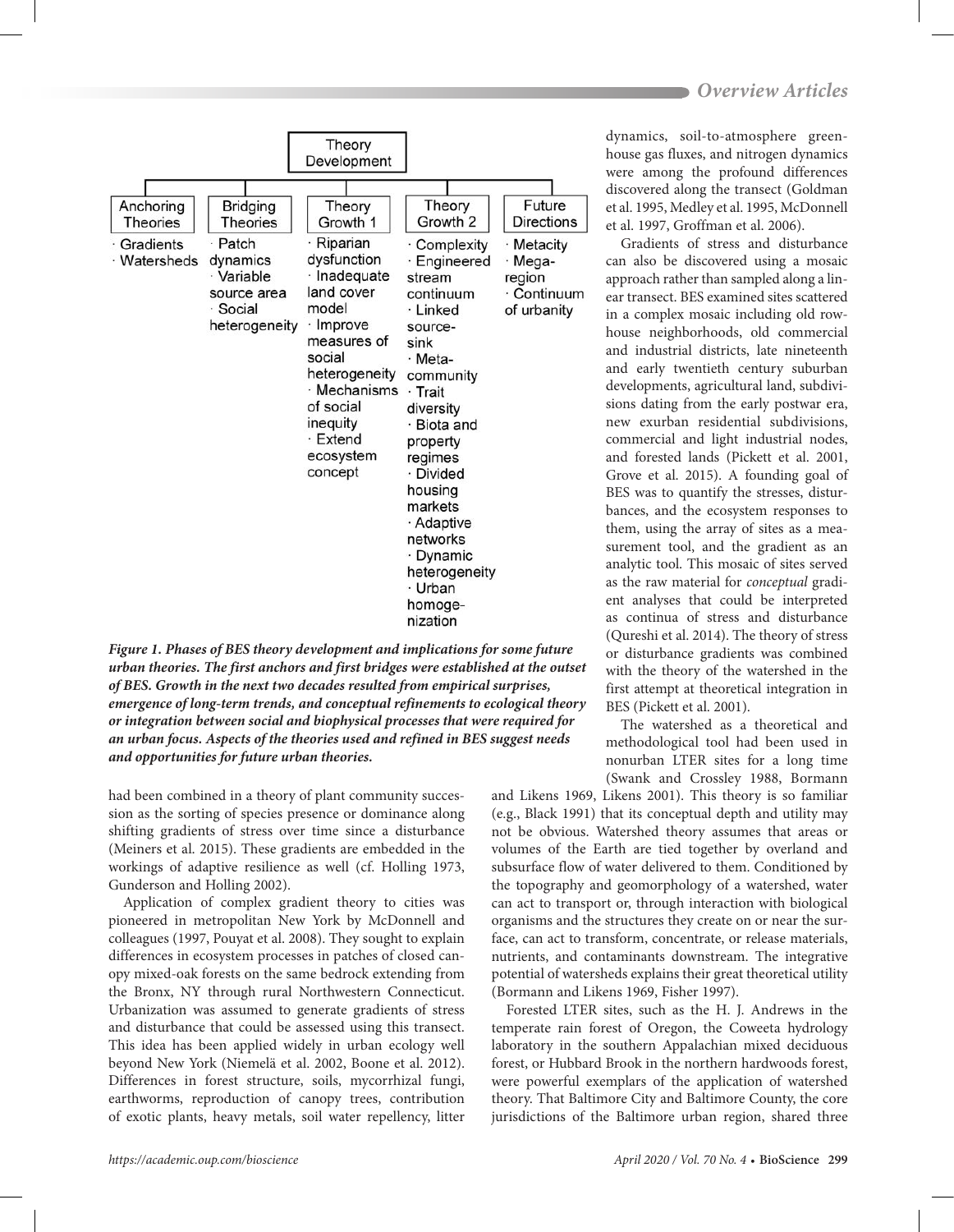| etologital research sites.                       |                    |                                 |  |  |
|--------------------------------------------------|--------------------|---------------------------------|--|--|
| Core area                                        | 1980 LTER<br>sites | 1997 urban<br><b>LTER sites</b> |  |  |
| Primary production                               | Χ                  | X                               |  |  |
| Flow of inorganic matter                         | X                  | X                               |  |  |
| Flow of organic matter                           | X                  | X                               |  |  |
| Population studies                               | X                  | X                               |  |  |
| Disturbance                                      | X                  | X                               |  |  |
| Human land cover change<br>and ecosystem effects |                    | X                               |  |  |
| Human-environment<br>interactions                |                    | X                               |  |  |
| Integrate with K-12<br>education                 |                    | X                               |  |  |

*Table 1. The core research areas of urban long-term ecological research sites.*

*Note:* The first five listed are the core areas articulated at the initiation of NSF's LTER program in 1980. The remaining three were stated by NSF in 1997 as additional areas for proposals submitted in response to their call for urban LTER sites. Two of the new areas are research concerns, whereas the third is an engagement mandate.

distinct and obvious catchments—Gwynns Falls, Jones Falls, and Back River—made it easy to apply watershed theory. BES adopted the 17,150-hectare Gwynns Falls watershed as a primary research area because of the variety of landscapes it encompassed. This watershed ran from the suburbanizing fringe of Baltimore County through dense old residential and industrial districts adjacent to the mouth of the stream at the Inner Harbor on the Chesapeake Bay. Sample points were located along the length of the watershed in subcatchments and reaches representing different urban, suburban, agricultural, and exurban land use or land cover types. A complementary forested reference was established in the Pond Branch catchment in Baltimore County.

Watershed theory was valuable in Baltimore not only because of its synthesized hydrological and ecological functions, but also because its three watersheds had social significance. Several decades of watershed-based activism and education in Baltimore focused diverse social actors on the city's watersheds. Civic associations, city and county agencies, and the intergovernmental Chesapeake Bay Program all focused on and employed watersheds as part of their policy and management toolkits. The social and biophysical dimensions of the watersheds in Baltimore allowed BES to combine stress and disturbance gradient theory with watershed theory to motivate a pioneering research project in the urban ecosystem, so long neglected by ecological scientists in the United States (Kingsland 2019). Gradients of stress and disturbance and the watershed would be our first firm bridge piers.

#### The first bridging theories

The two theoretical bridge piers described above had been identified in the first BES proposal. In order to empirically integrate the biological, social, and physical components of the urban ecosystem, focus quickly shifted to three conceptual areas used to prioritize long-term data (Pickett et al. 2001). The theoretical bridge spans extending between gradient theory and watershed theory were hierarchical patch dynamics (Wu 2013, Wu and Loucks 1995), the variable source theory from hydrology (Black 1991), and sociospatial heterogeneity (Shevky and Bell 1955, Gottdiener and Hutchinson 2011).

First was hierarchical patch dynamics (Wu and Loucks 1995), which is an expansion of the basic concept of patch dynamics (Pickett and White 1985). The theory assumes that at various nested spatial scales (e.g., figure 2), patches, or more generally spatial fields, can be identified on the basis of differences in content, three-dimensional structure, and spatial configuration. Furthermore, the theory asserts that there are differential exchanges of organisms, information, energy, and materials among patches that determine the functioning both of individual patches, and of the entire patch mosaic. Finally, the mosaic or field can change through time, and this will have its own significance for processes in the urban ecosystem. This of course, is an instance of the fundamental idea of ecology—in particular, landscape ecology (Turner et al. 2007)—that spatial structure or pattern reciprocally interacts with process or function. This remains a key area of inquiry in many realms of urban systems structure, especially those focusing on entire urban mosaics and not just on the green and blue spaces within cities, towns, and suburbs (Pickett et al. 1997).

Second was the variable source area from hydrology (Black 1991). This hydrological model was a powerful way to operationalize watershed theory. Variable source area addresses the existence of source and sink areas, and the role of flow paths over and through substrates as the functional connections in watersheds (Band et al. 2000, Miles and Band 2015). It can be applied across nested catchments, and so has a clear hierarchical structure that we hypothesized could have biological and social implications (figure 2). The variable source area approach can be integrated with the shifting, steady-state approach from ecology (Bormann and Likens 1969) and social area approach from social sciences (Shevky and Bell 1955) to explore the physical–ecological–social differentiation and dynamics of urban watersheds (Grove and Burch 1997). This is a clear link between the biological, physical, and social realms in BES in particular, and in urban science in general.

Finally, social structures in space can also be modeled as nested hierarchies. Social heterogeneity has been a key theoretical tenet since the origin of American social science (Park and Burgess 1925, Wirth 1945). It remains a fundamental principle of urban social science, although the hypotheses about its role differ from the pioneering Chicago School (Gottdiener and Hutchinson 2011, Judd and Simpson 2011). The demographic, economic, and institutional features of the Baltimore urban ecosystem differ from the scale of households through associations, through municipalities, and on to intergovernmental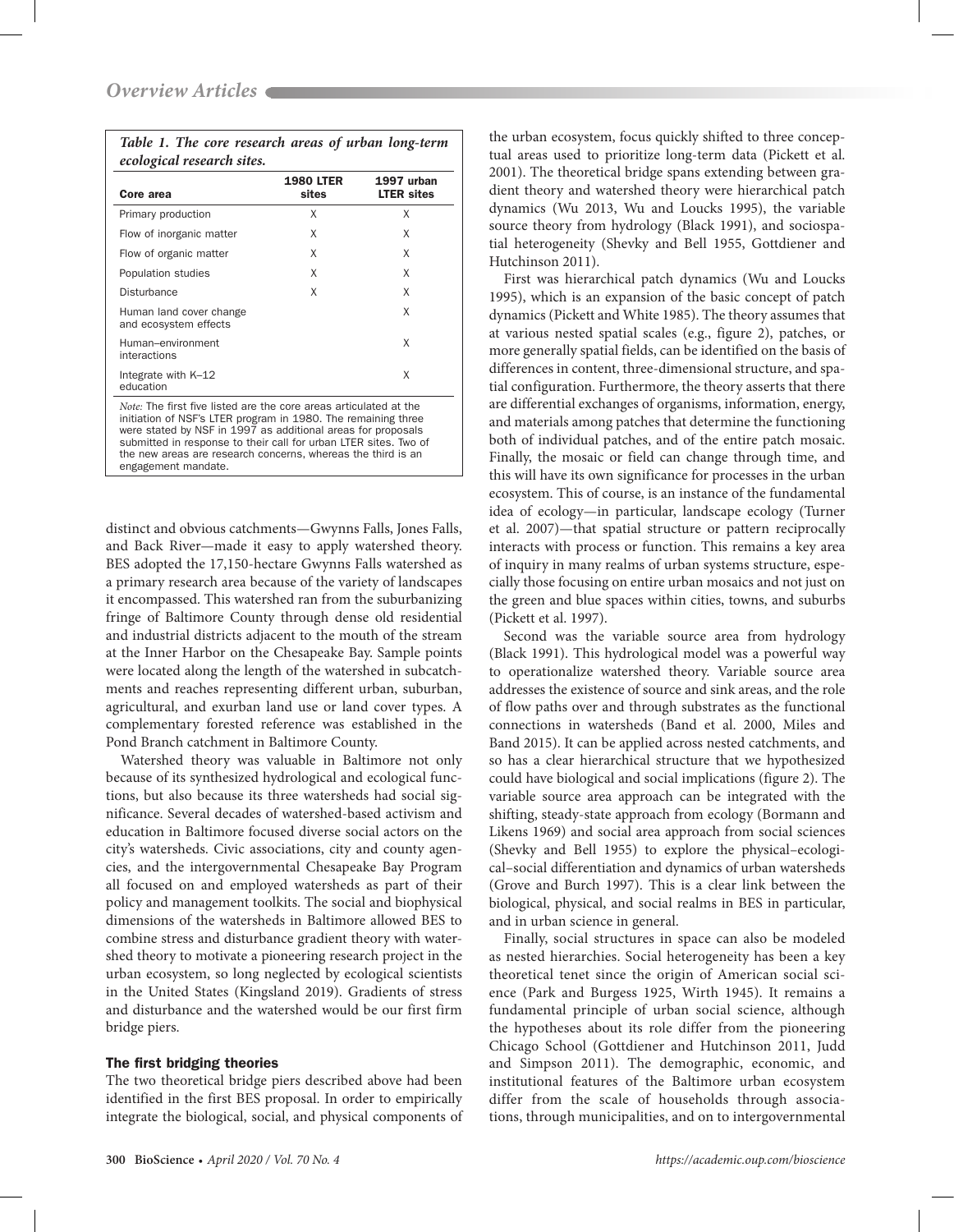

*Figure 2. Three conceptual hierarchies employed at the initiation of the Baltimore Ecosystem Study.*

compacts, for example. The human ecosystem model of Machlis and colleagues (1997, Burch et al. 2017) was a theorization of the ideal content of the social structures we might encounter in Baltimore. Although the model divides the human ecosystem into subsystems of critical resources, social resources, and social responses, each of which is connected to the others, we elected to label this specific conceptual tool a *framework* because it emphasized content and did not hypothesize specific flows of influence, power, or resources, and because it had the familiar theoretical structure of nesting specific mechanisms or constraints within more general mechanisms or processes (Wu 2013). These features are common to theoretical frameworks of biological and other theories (Pickett et al. 2007, Scheiner and Willig 2011). Such nested frameworks identify the components that can be chosen to construct specific mechanistic models.

The human ecosystem framework was crucial in educating the biological and physical scientists in BES about the complexity of the social half of the Baltimore ecosystem. Rather than the previous simple reliance on human population density, or aggregate demographic data about individuals, greater depth was required to expose the role of institutions, norms, social identity, and the like (Machlis et al. 1997). Such concepts became increasingly important for suggesting explanatory and predictive variables for outcomes of environmental interactions.

An important feature of these three bridging theories hierarchical patch dynamics, variable source area, and the human ecosystem—was that they could all be deployed as nested *spatial* hierarchies, so that measurements could be matched at appropriate scales (figure 2). Although difficult, this was an important frontier challenge for urban ecology in

the late 1990s. The hierarchical nesting helped guide colocation of biological, social, and hydrological measurements in order to facilitate integration. Colocation of measurements and practical application of concepts is a key tool for integration (Grove et al. 2015).

#### Theoretical growth in the first decade

Although our initial spanning theories of patch dynamics, variable source area, and sociospatial heterogeneity provided an effective start, opportunities and needs to refine the BES theoretical repertoire rapidly became apparent (Pickett et al. 2008). One stimulus was empirical surprises from our lengthening data sets. A second stimulus was the inadequacy of existing land use or land cover classification to reflect contrasts we observed and hypothesized as functionally important in Baltimore. Third, the richness of social structures and processes became more obvious. Fourth, an examination of the expected patterns of environmental inequity led to extensions of the theory in that realm. Finally, and most importantly, these expansions could be summarized in a new articulation of the human ecosystem concept that was compatible with Tansley's (1935) fundamental definition of an ecosystem that is familiar throughout ecology. We present the surprises and novel insights from BES along with the subsequent development of urban theory each suggested in the next section (figure 1).

Unexpected riparian function. Watershed theory was already a successful transfer to Baltimore, as was mentioned above. However, certain empirical models about watershed function that originated from rural situations failed to materialize in city and suburb (Groffman et al. 2003). This was most conspicuous for the process of denitrification in urban riparian zones. Simply put, Baltimore's urban riparian zones did not convert soluble nitrate to nitrogen gas, as had so often been observed in forested, agricultural, and pastoral landscapes (Groffman et al. 2002, 2004). Investigation to understand this surprising result discovered that the alteration of hydrologic flow paths in urban riparian zones had robbed these zones of the anaerobic conditions that denitrification requires. Piped stormwater bypassed urban streamsides, and in combination with rapid runoff from the city's impervious surfaces, resulted in severe downcutting of urban stream channels (Walsh et al. 2005). This stranded the former floodplains well above the water table.

Together, these urban conditions resulted in a hydrological drought in the riparian zones and impaired nitrogen retention. Because the rural observations suggested that riparian revegetation in urban areas could reduce nitrogen loading from urbanized areas to the Chesapeake Bay (National Research Council 2002), a new model of urban riparian nitrogen dynamics was needed. This new model fit within the broader biogeochemical theory of control of watershed nitrogen dynamics and suggested new strategies for distributing riparian function throughout the watershed (Groffman et al. 2003, Cadenasso et al. 2008).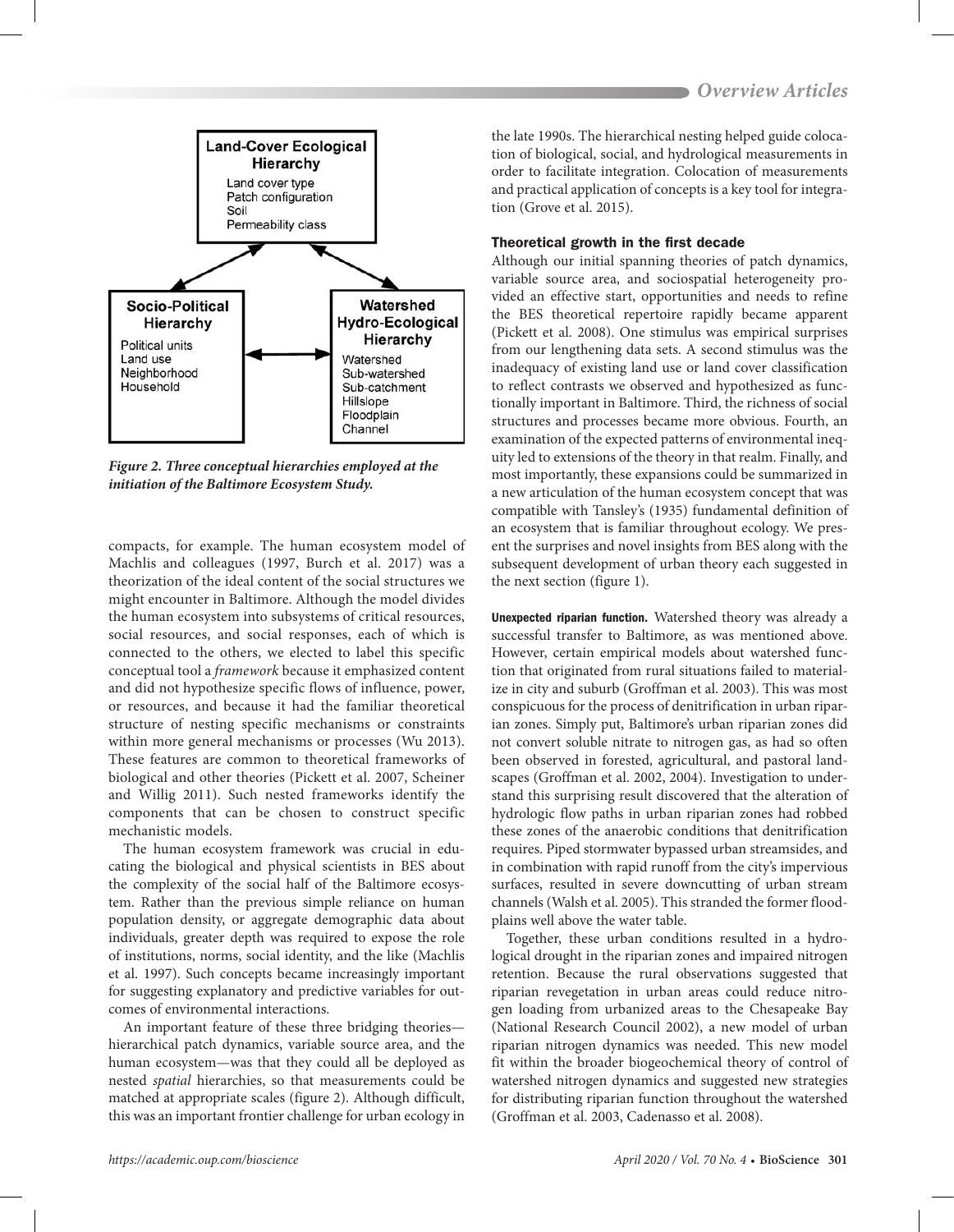

*Figure 3. Mean dissimilarity of focal and neighboring HERCULES patches between 1999 and 2004. The shift from warmer to cooler colors illustrates increased homogenization of the urban landscape over time.*

Hybrid urban land cover. The second example of a first decade theoretical refinement is in the area of land use or land cover. Urbanists have theorized the significance of spatial heterogeneity in cities and towns for a long time (Shane 2005). When we first began work in Baltimore, standard land classifications based on the Anderson and colleagues (1976) system were frequently used by researchers as a base layer for describing urban structure. However, because BES focused on linking urban structure that included both built and nonbuilt features to ecological and social function, we found these classifications lacking. Even the expanded classifications that added detail such as the different densities of residential areas, or simply increased spatial resolution, did not address many of the contrasts we hypothesized to be important for ecosystem function (Cadenasso et al. 2013). For example, residential classification said nothing about the presence or cover of trees and shrubs, or grass and herbs, or even pavement. This limitation reflected the fundamental assumption in earlier classifications that biological covers were distinct and spatially separable from the various built covers (Cadenasso et. al 2007). Furthermore, the conflation of cover and use made it difficult to deploy standard urban land classes as independent variables in our ecological analyses.

To compensate for these shortcomings in the standard urban land classifications for the purposes of our structure– function investigation, and for acknowledging the hybrid biophysical and social origin of urban land covers, Cadenasso and colleagues (2007, 2013) created a new classification system. This system, labeled High Ecological Resolution Classification for Urban Landscapes and Environmental Systems (HERCULES), makes different theoretical

assumptions than the Anderson-based systems. In addition, the high spatial resolution of the aerial imagery (less than 1 meter) allowed assessment of the fine scale biophysical–social hybridity so conspicuous on the ground in Baltimore and other cities (Shane 2005). However, the real contrast with Anderson-related classifications is not *spatial* resolution, but the theoretical approach of the new system to discriminate patches on the basis of various combinations of built elements, the nature of the ground surface, and vegetation life form in each patch. That is, HERCULES employs a finer *conceptual* resolution on the basis of the three dimensions of the classification, and considers patches to be hybrids of the three cover elements. Using these three dimensions allows great flexibility in detecting patch types because each dimension can be measured individually depending on the research question. For example, patches with high tree cover

can be selected independent of the amount or type of buildings present. Therefore, patches can be aggregated to address specific questions, issues, or scales of comparison.

A periodic table has been generated to organize patch types on the basis of combinatorics in the three dimensions and on different degrees of dominance or codominance of the cover elements (Marshall et al. 2020). Such a periodic table provides a theoretical structure that is being explored as a template for comparison across cities and over time (figure 3). Although the HERCULES system can be used in individual cities, the periodic table suggests that HERCULES can be used as a comparative tool among places and over time in urban research.

Characterizing the social structure of a postindustrial city. Early theoretical advances were also necessary in the social domain. In particular, three improvements were required: improvement of the characterization of social groups, incorporation of non- or postindustrial phases in urban change, and the importance of institutions and their networks.

The first social refinement was to apply a new method for quantifying social groups. Traditionally, race, religion, ethnicity, education, and wealth have been used as the common social categorizations. Many of these emerge from the theory of cities as industrial production centers, and are intended to describe the labor pool, human capital, and social capital that can be brought to bear to create wealth (MacLeod 2011). As certain cities evolve a postindustrial status, different criteria may provide a more appropriate way to theorize the social aspects of urban systems. Postindustrial urban systems depend on service and consumption economies, emphasizing entertainment, convenience, and leisure activities.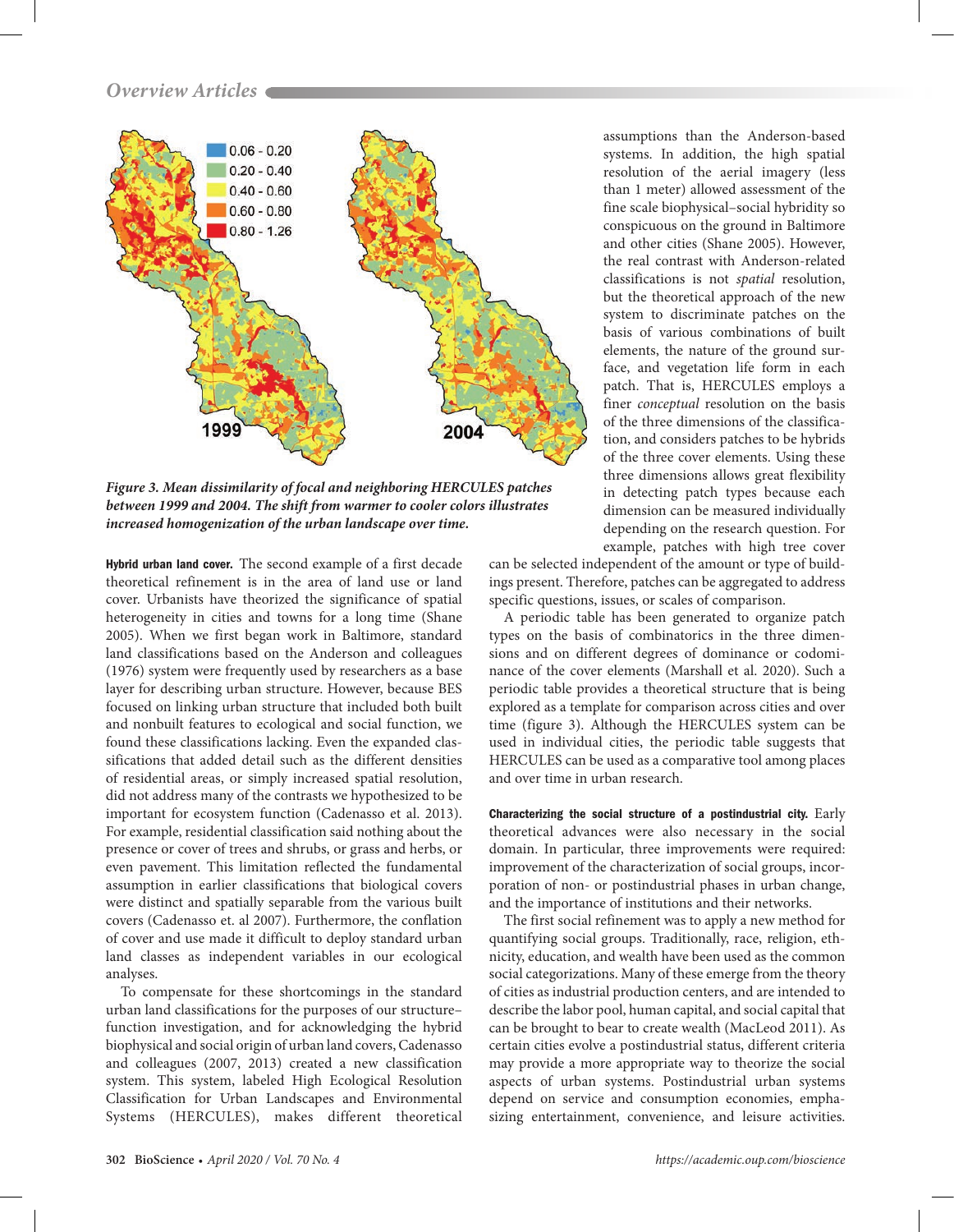Furthermore, demographic shifts in some societies make medical institutions and geriatric care more important than the institutions of production. The shifts in power from old urban cores to emergent suburban nodes are also a part of the postmodern or postindustrial dynamics of urban areas (Dear and Flusty 1998). This multifaceted shift has been underway in Baltimore and has been driven by global and regional changes in employment, housing, commerce, and investment since the end of World War II.

Characterizing social structure in a postindustrial city such as Baltimore highlights broader needs for improved methods for assessing social structure. Social theory relevant to postindustrial cities suggests that such theory must address cities that are on a trajectory that does not include an industrial phase. Many cities, especially in the Global South, or in East Asia, are developing without an industrial phase. Social differentiation based on livelihoods in service and consumption sectors, which allowed refined understanding of lifestyles that guide people's environmental interactions, are important for understanding nonindustrial cities as well as postindustrial cities (McHale et al. 2013, 2015). We hypothesized that two social models would be particularly valuable for exposing human–environment relations under changing urban structure.

The first social model is a tool to describe how people and neighborhoods cluster by lifestyle (Shevky and Bell 1955). Lifestyle documents who people associate with, how they spend their leisure time, what kinds of neighborhoods they seek out, and what types of consumption behaviors they pursue. Such choices can have major environmental impacts, affecting purchases of automobiles, fuel use, house and household size, yard maintenance, and the like. The second conceptual tool is a specific hypothesis that many of people's environmentally relevant land management decisions are made to reinforce their membership in particular social groups. This theorization recognizes that people's place in actor networks may be driven by symbolic as well as by, or in opposition to, straightforward economic decisions. This is called *the ecology of prestige* (Grove et al. 2014). These theoretical refinements add mechanistic detail not highlighted in the original human ecosystem framework (Machlis et al. 1997). They show the operation of social status as a driver of ecological decisions distinct from population, education, wealth, race, and the other standard demographic descriptors.

Social expansions of BES theory also required attention to institutions. Ecologists needed to better understand the broad conception of *institution* held by social scientists (Crawford and Ostrom 1995). In particular, how institutions reflected and used different kinds of social norms or rules, how they changed through time, and how they interacted with each other, were important urban processes unseen by most ecologists. Institutional structures and decisions are major drivers of the urban changes that ecologists are interested in. An empirical exploration of this important theory in BES was the survey in 1999 of environmental stewardship

organizations in Baltimore (Dalton 2001). Identifying this kind of data set as a core for BES positioned the project to ask how the network of environmental organizations changes through time, and whether that change is based on local or regional ecological knowledge, external policy forcing, knowledge of environmental hazards elsewhere, or other drivers (Romolini et al. 2013). Identifying this area as a core research topic clearly integrates the area of social network analysis as a new theoretical domain into the project as well.

The role of legacies and amenities in environmental justice. The fourth case of theoretical surprise and revision came in the area of environmental inequity and environmental justice. This important area of analysis originated because of the concerns of activists and scholars about the harm by environmental hazards visited on impoverished or minority communities (Bryant 1995, Taylor 2000). Spatial correlations between race and class with toxic waste sites, contaminated industrial brownfields, or activities generating harmful fumes or particulates were by the 1990s commonly documented. Research in Baltimore City showed a contrary pattern, however, in which working class whites lived closer to the EPA's toxics release inventory sites than African-American communities (Boone 2002). Ironically, the pattern still reflected racial segregation in Baltimore's past, when white workers were permitted to live nearer to factories or portside jobs than African Americans. This study showed that the history of social exclusion was an important explanatory process unavailable to strictly correlative studies. This conclusion was reinforced by a pioneering process-based study of environmental inequity. Lord and Norquist (2010) examined the records of requests and outcomes of environmentally sensitive zoning variances over time in Baltimore. They discovered that in the past, when Baltimore was a majority white city and African-Americans were largely segregated in specific neighborhoods, environmentally negative zoning variances were granted disproportionately in those minority neighborhoods, while at the same time being denied in white neighborhoods. This pattern only began to shift as the citywide proportions of whites and African-Americans changed. Both of these examples helped bolster and refine the theory of environmental justice (Cadenasso and Pickett 2018).

BES research into differential hazards visited on disempowered neighborhoods and on African American communities was complemented in BES by the recognition that environmental amenities and white privilege could also be sources of injustice (Boone et al. 2009). In the decades before Baltimore City demographics shifted toward a majority of African Americans, access to parks and golf courses was denied to these communities (Wells et al. 2012). An additional advance in the theory of environmental justice as applied in Baltimore was the recognition that an amenity identified by academicians or well-meaning managers might not be perceived positively by all residents. For example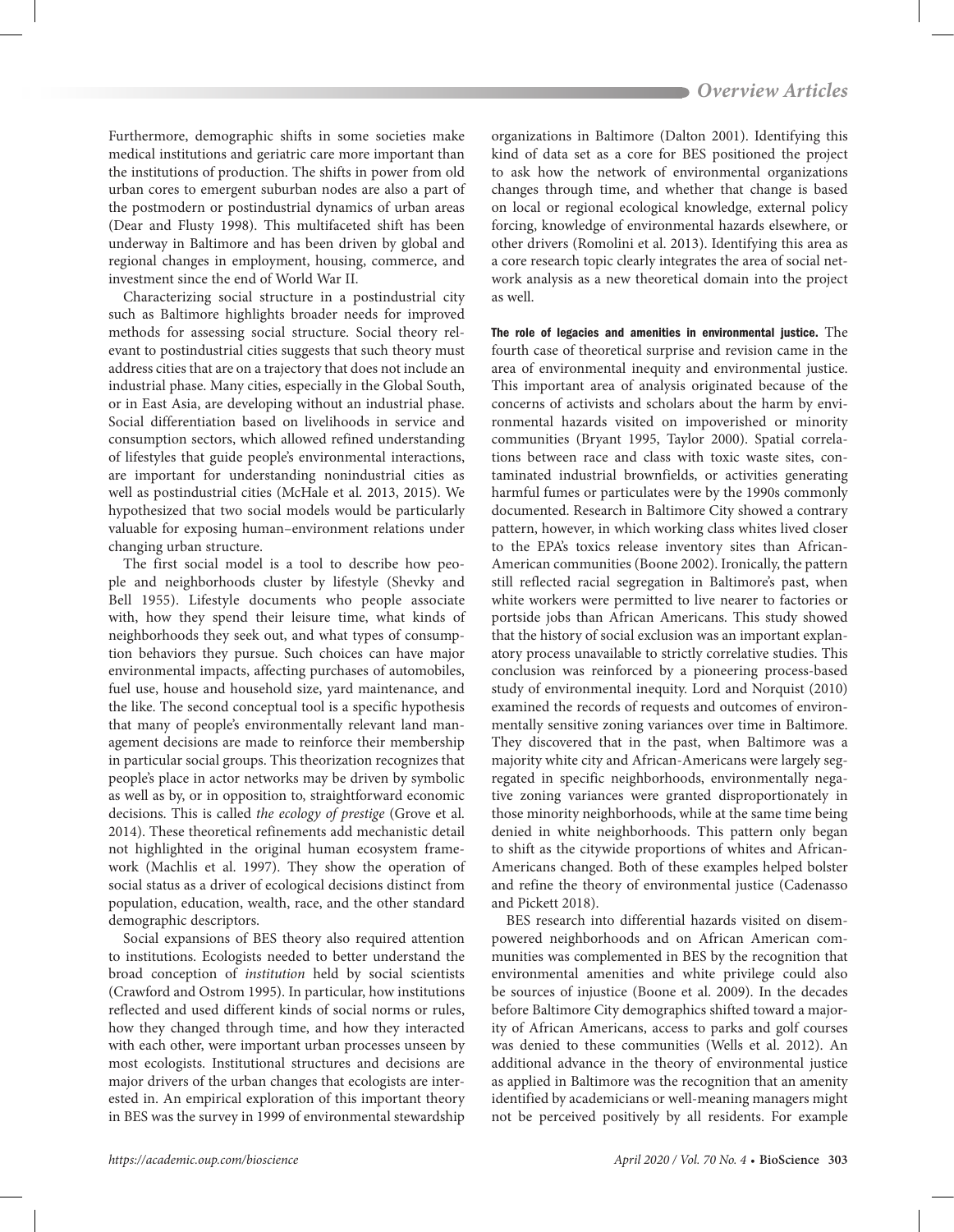

*Figure 4. Human ecosystem as an expansion of the biological ecosystem concept. To the traditional components of biota and physical environment, the human ecosystem adds social components in all their richness, and the built environment including the reshaping of the land surface, built structures, engineered infrastructure, and various technologies. The human ecosystem includes all the two way interactions, each of which is labeled by examples of relevant disciplines.*

some communities of working class whites did not want street trees planted in front of their houses (Buckley 2010). Similarly, minority communities can be wary of street trees because of perceptions about a relationship of trees to crime (Troy et al. 2012), to mosquitoes (Biehler et al. 2018), or fears that they leverage gentrification and displacement (Battaglia et al. 2014). The complexity of the patterns and processes of environmental justice suggests that this often practically motivated concern also has theoretical content (Pickett et al. 2011b).

An expanded view of the ecosystem. These first-decade advances in theory relevant to BES were summarized in a new articulation of the ecosystem concept that made it explicitly applicable to urban systems. Ecosystems have traditionally been described to consist of a biological complex interacting with a physical complex in some part of the Earth. Importantly, when Arthur Tansley (1935) proposed this definition, he spent a great deal of time discussing the significance of people in that context. Indeed, in a quote that has become iconic, he referred to people "as an exceptionally powerful biotic factor" (Tansley 1935:303). This encouraged us to extend the ecosystem concept explicitly to humans (Cadenasso and Pickett 2008). If the original Tansleyan ecosystem concept required a biological and a physical complex, and he accepted people as ecosystem actors, why not incorporate people as social or institutional beings parallel to the biota? Likewise, why not consider the built and constructed components of urban areas to be parallel to the topography and the physical "state factors" (Chapin et al. 2011) that affect resource availability, environmental

stress and regulatory factors, and other aspects of habitat structure (Pickett and Cadenasso 2009)? Although the social and constructed factors could technically be included in the two original complexes that Tansley identified, the advances in BES theory emerging from the first decade of the project can be signaled and summarized conceptually by specifying four interacting system components in a specified volume of the Earth (figure 4). Like the original definition of ecosystems, the human ecosystem is a theoretical structure that must be applied using specific models, with their stated boundaries, temporal and spatial scales, networks of interaction, and mechanisms of feedback (Cadenasso et al. 2006a). The specific boundaries and content of an operationalized urban ecosystem model are chosen by researchers to reflect their scientific goals, or to reflect administrative boundaries for policy and application. The definition does not judge an ecosystem independent of a model that specifies certain outcomes. It certainly does not judge cities a priori as defective systems.

### Theoretical advances in the second decade

A part of the guiding philosophy of BES has been to always seek new perspectives, invite new collaborators, and explore the theoretical connections that those novelties represent (Pickett 1999). Although not all opportunities have taken root, there are some notable successes. Perhaps not surprisingly, the number of researchers and disciplines increased in the second decade (2007–2017) of the project compared to the first. The continued evolution of BES theory beyond the core focus areas of the LTER program emerges as a theme. Because much of this work is ongoing, and the theories still in flux, we describe it only briefly in the present article, presenting ten examples. The examples share two features. They address various aspects of interaction among socially generated components and biophysically generated components of the Baltimore urban system. In addition, they express one or more of the dimensions of complexity: spatial, organizational, or temporal (sensu Cadenasso et al. 2006b, and explained further below). The examples of the second-generation BES theories presented in the present article (figure 1), although not exhaustive, show the evolution of thinking generated by a long-term research platform (Grove et al. 2013). During the second decade, the approaches of BES coalesced into the Baltimore School of urban ecology (Grove et al. 2015, Cadenasso and Pickett 2019, Pickett et al. 2019). Although labeled by its place of origin, a school is a conceptual system, a methodological toolkit, and a professional network that is widely applicable (Judd and Simpson 2011).

A multidimensional theory of complexity. As BES grew theoretically and empirically, it became helpful to organize our thinking around complexity (e.g., Liu et al. 2007). Cities and urban areas are now widely viewed as complex, adaptive systems (Moffat and Kohler 2008, Merrifield 2014). This means that urban systems have multiple interacting components and processes, that the individual processes and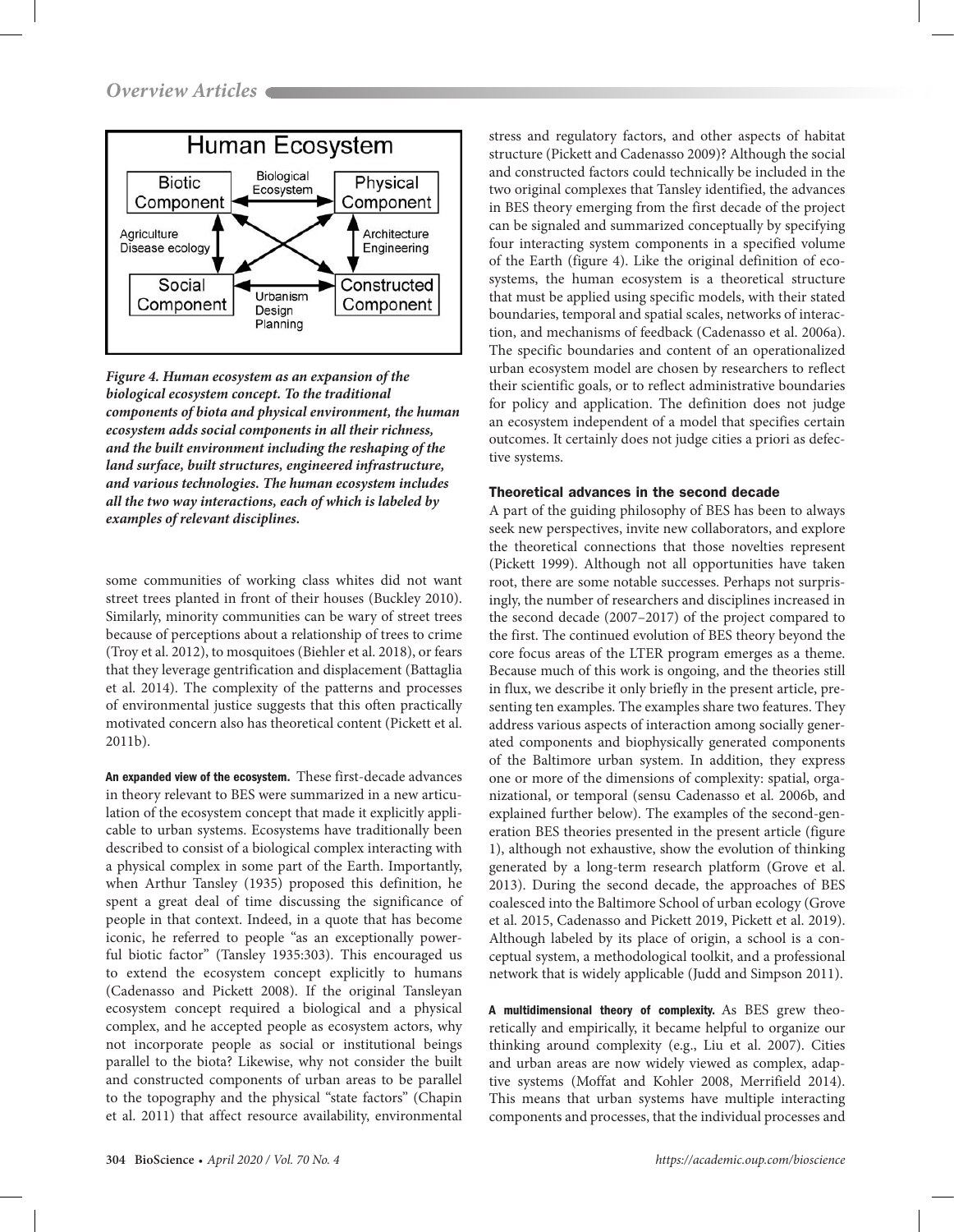| <b>Theoretical advance</b>               | <b>Spatial complexity</b>                                                                                   | <b>Organizational complexity</b>                                                                                              | <b>Temporal complexity</b>                                                                                       |
|------------------------------------------|-------------------------------------------------------------------------------------------------------------|-------------------------------------------------------------------------------------------------------------------------------|------------------------------------------------------------------------------------------------------------------|
| Engineered stream continuum              | Altered connectivity in urban<br>watersheds, burial of headwater<br>streams, increased impervious<br>covers | Overconnectivity of stormwater<br>flows, altered stream hyrdographs                                                           | Legacy of stream downcutting and<br>water table depth                                                            |
| Source or sink                           | Nitrogen retention, mosquitoes,<br>biodiversity                                                             | Nitrogen versus piped versus<br>septic waste regulations.<br>Mosquitoes and differential<br>management among<br>neighborhoods | Mosquitoes and seasonal<br>patterns of container water<br>content based on ambient versus<br>management patterns |
| Metacommunity                            | Fragmentation, vacant lots                                                                                  | Local versus regional controls                                                                                                | Human management legacies                                                                                        |
| Trait versus taxonomic diversity         | Management gradients and<br>disturbance                                                                     | Taxonomic hierarchy, functional<br>trait effects, criteria of human<br>choices                                                | Horticultural fashions, histories of<br>abandonment                                                              |
| Biotic potential and parcels             | Property regimes, parcels versus<br>rights-of-way, configuration                                            | Management regimes and<br>property regimes                                                                                    | Histories of public and private<br>investment                                                                    |
| Housing market theory                    | Leapfrogging, suburban<br>fragmentation                                                                     | Differential regulatory impacts                                                                                               |                                                                                                                  |
| Markets and amenities or<br>disamenities | Nonuniform distribution of<br>amenities or disamenities                                                     | New models of housing "market"<br>required under high vacancy                                                                 |                                                                                                                  |
| Adaptation of institutional<br>networks  | Governance networks have spatial<br>anchors                                                                 | Policy changes affect structure of<br>governance networks                                                                     |                                                                                                                  |
| Dynamic heterogeneity                    | Heterogeneity template as a<br>causal structure                                                             | Simultaneity of biophysical<br>effects and human or institutional<br>perceptions, new concept of<br>coproduction              | Lags and legacies in earlier<br>spatial templates on later<br>transitions                                        |
| Urban homogenization                     | Coarse scale comparison among<br>cities or regions                                                          | Impact of shared human culture,<br>regulation, economy on urban<br>ecosystems across biomes                                   |                                                                                                                  |

*Table 2. Relationship of the examples of theory evolution in the third decade of BES to the three dimensions of complexity: Space, organization, and history.*

their interactions may be nonlinear, that there are indirect effects, lags, and historical contingencies, and that there is not necessarily an equilibrium end point to trajectories of change. These abstractions can be operationalized using key social–ecological features that appear in cities. To this end, Cadenasso and colleagues (2006b) proposed that ecological complexity consists of three dimensions: spatial heterogeneity, organizational connectivity, and temporal change. These dimensions can guide comparison and integration across space and time in BES (Grove et al. 2015). We use them to organize the remaining nine cases of theoretical advance (table 2).

Spatial complexity or heterogeneity increases as attention moves from individual patches, to patch boundaries, patch adjacencies, patch configuration, and finally to changes in the entire patch mosaic. At each of these higher levels of spatial complexity, the potential interactions increase and can intersect across additional scales.

Organizational complexity is a function of the increasing connections among the elements of the system that are capable of controlling its dynamics. Low organizational complexity exists when interactions are only or primarily within the basic spatial elements. Complexity of organization increases as more elements are connected or as more kinds of connections exist among patches. Connective interactions can include material, information, energy, or influence. Clearly, such interactions can affect system structure and change.

Temporal change or history as complexity increases as the time slice expands from instantaneous interactions only, to tracing interactions through time. Temporal complexity also involves such processes as time lags, legacies of past events, and indirect effects that emerge slowly. Temporal contingencies, priority effects, legacies, assembly, and path dependencies are common terms used by various disciplines to express historical complexity.

These dimensions of complexity have helped BES scientists explore the urban ecosystem as a complex adaptive system, a clear advance in contemporary science (Liu et al. 2007, Cumming 2011).

All of the remaining cases of theoretical refinement or novelty emerging from BES flesh out the role of spatial complexity and organizational complexity. In some cases they also show temporal complexity (table 2). There is no single ideal gradient of complexity that ties the remaining nine examples together, given that they address one or all of the dimensions of spatial, organizational, and temporal complexity. However, one way to link them is to examine how each represents increased complexity in the regional urban mosaic: The engineered stream continuum acknowledges the addition of constructed and managed elements to urban watersheds. Source–sink relationships among green and blue spaces acknowledge the functional complexity of connections among distinct patches in the urban mosaic with its constructed barriers. Vacant lots as metacommunity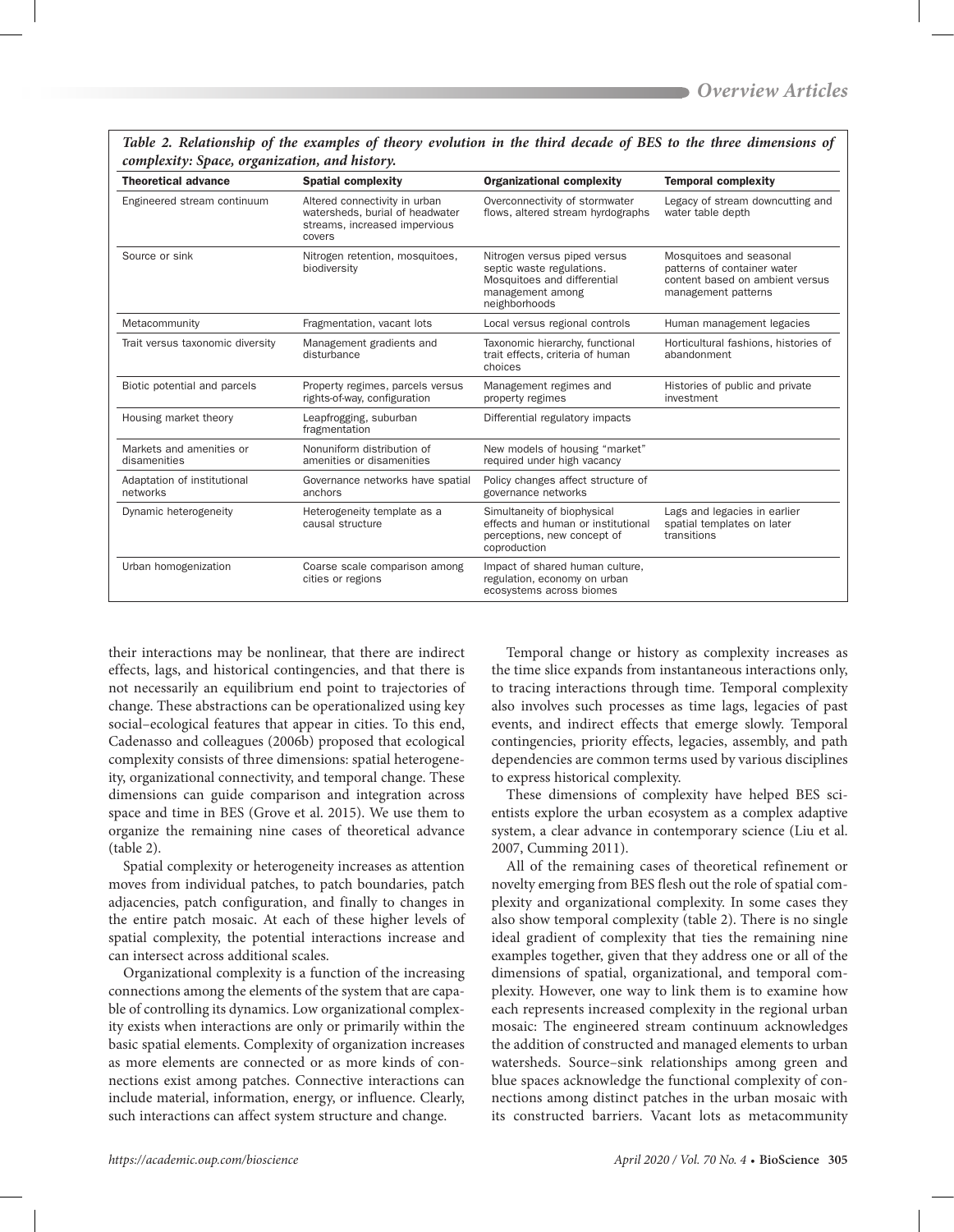acknowledges not only spatial fragmentation but also management gradients and their origin as either top down or bottom up controls, often with lags. Property regimes that is, the control of parcels by state, private, community, or open access—are a social and spatial complexity that determines the actual and potential structure of different urban places (Burch et al. 2017). Regulations of subdivision and zoning in different jurisdictions results in unexpected spatial complexity of suburban and periurban fragmentation. Governance networks acknowledge the complexity of how such controls are organized—for example, by different formal government agencies or civic organizations and the fact that these networks can respond to multiple drivers. Dynamic heterogeneity addresses the complexity of joint or coproduced human and biophysical reactions to events in heterogeneous space. Finally, urban homogenization addresses the interaction of human policy and management complexities with the coarser scale pattern of the contrasting biomes that cities occupy. We summarize these nine cases below.

The engineered stream continuum. The watershed concept has served BES well. However, it became clear that there were a variety of connections—and disconnections—intentionally or accidentally built into urban watersheds (Walsh et al. 2005). This advance recognizes the increased spatial complexity in urban areas that goes beyond the idealization of the river or stream continuum concept originally developed for wild watersheds (Vannote et al. 1980). BES researchers added the infrastructural contingencies that characterize urban watersheds to theorize an "engineered urban watershed continuum" (Kaushal and Belt 2012). The engineered stream continuum identified the conditions that differentiate urban streams as transporters versus transformers of materials, determine the controls of the nitrogen cycle discovered in the first decade, and shift how urban streams process carbon due to increased temperatures or other novel conditions because they are embedded in or altered to fit urban conditions. The role of impervious surfaces on increased freshwater salinization was documented in the first decade (Kaushal et al. 2005). However, the engineered stream continuum allowed understanding how geochemical processes such as weathering of impervious surfaces—the urban "karst"—influenced water quality over time, contributing to urban evolution of the Freshwater Salinization Syndrome (Kaushal et al. 2014, 2017, 2018).

Multifaceted source–sink relations. The synthesis of patch dynamics and the variable source area has evolved in BES. Focusing on source–sink relationships addresses the organizational complexity that can exist in urban patch mosaics. Researching source–sink interaction also seeks to discover whether there are combinations of physical factors such as topography, social factors such as neighborhood perceptions, and ecological factors such as open space where sweet spots of nitrogen retention can be planned and exploited

(Kaushal et al. 2011, Newcomer et al. 2012). Other analyses of source sink relations focus on disease vectoring mosquitoes (LaDeau et al. 2015), bird biodiversity (Nilon et al. 2009), and designs for vacant lot rehabilitation (Johnson et al. 2018). In a sense, this is variable source area analysis applied not only to hydrological flows but to other physical, biotic, social, and constructed components of the ecosystem.

Metacommunity organization. Although the biotic engine in urban ecosystems may be inconspicuous or fragmented, it remains a key aspect of urban social–ecological systems (Goode 2014). The fragmented nature of urban biota suggests that metacommunity theory is useful. In ecology, metacommunity theory is closely linked to landscape ecology and recognizes that the controls on composition and structure of a biological assemblage in a given location can depend on and influence the composition and structure of similar communities elsewhere (Leibold 2011). That is, communities may be spatially distinct, but they are not necessarily entirely discrete and isolated from one another. A group of distributed instances of a community type can differentially experience extinction, immigration, and emigration, shifts in dominance, or shifts in such structural characteristics as canopy layering (Swan and Brown 2011, Swan et al. 2016). These community characteristics can be affected by the movement of individuals, genetic information, and organismal signals among the communities. Because of spatial distance, physical or biological barriers, and the differential distribution of inhospitable territory, different instances of the community may be affected differently by the combination of their internal dynamics and the relationships with other similar communities. Because urban areas provide a plethora of barriers and ecologically inhospitable territory because of infrastructure, buildings, altered environmental stresses, and direct human intervention (Pickett and Cadenasso 2009), metacommunity as a theory of differential influence among fragmented communities can be a significant contribution (Swan et al. 2016).

Trait versus taxonomic diversity. Growing attention is being paid to the diversity of traits of organisms, because evolutionary and ecological theory suggest that they should deeply influence the role of organisms in ecosystems and landscapes (Nordbotten et al. 2018). In urban ecosystems, traits may take on additional significance: People may select or filter plants and animals they wish to include or exclude in urban systems on the basis of their traits. Gardeners, arborists, park managers, urban designers, and so on, may choose plant materials on the basis of characteristics that ecologists would consider traits reflective of life cycle, reproduction, dispersal, establishment, growth, and stress tolerance (Swan et al. 2016, Johnson et al. 2018). Consequently, the active and sometimes fashion-based decisions of people concerning organism traits needed to be applied when understanding the generation and function of biodiversity in urban ecosystems. Combining knowledge of traits with the ability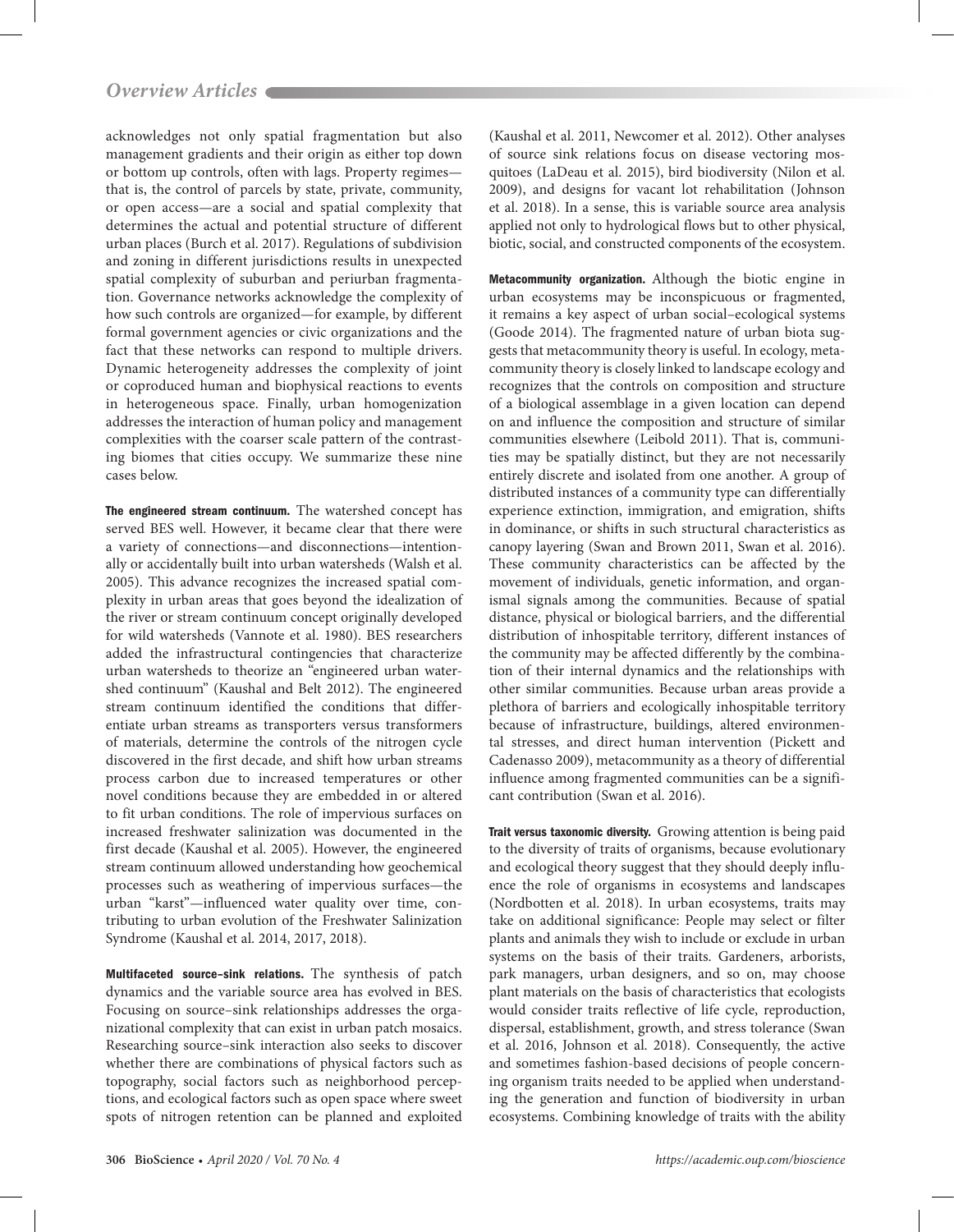to characterize gradients of the intensity of human management is a new theoretical integration (Swan et al. 2011). Management gradients may technically exemplify continua of disturbance, but the focus on management highlights the human and social complexity of management regimes.

Biotic potential and property regimes. A tacit assumption of planning for green infrastructure in urban ecosystems is that space not occupied by buildings or streets is in fact available for planting trees or for other interventions that manage biodiversity or support urban agriculture and gardening (Grove 2009). BES research exposed the limitations of this assumption by combining information on building footprints, existing tree- and grass-dominated vegetation, and property parcel boundaries as overlapping, high-resolution land cover layers (Locke et al. 2013). When compared with the Baltimore City plans to double urban tree canopy by 2030, it became apparent that there was not enough land in public rights-of-way and parks to accommodate the new trees required. Because roughly 70% of the land in the city is in private hands, private land holders would have to be engaged in meeting the tree planting goals. Furthermore, comparison of the parcels and neighborhoods most lacking tree canopy revealed distinctive racial and economic features of those neighborhoods. Because of the importance of green infrastructure for providing ecosystem services (Zhang et al. 2017), and because of the different experiences of wealthy and impoverished neighborhoods with trees and other green spaces (Battaglia et al. 2014), combining property regimes, social differentiation, and assessments of biotic potential is a practical as well as a theoretical advance (Schwarz et al. 2015). Belowground conflicts with built infrastructure adds additional complexity (Rouse and Bunster-Ossa 2013).

Novel housing market theory: Contrasts within the metropolis. The theory of urban land rents or bid rents is a classic set of economic propositions to explain the distribution of various land uses with distance from urban cores (Irwin et al. 2009). Bid rent theory assumes that land use decisions are driven by price, and that markets identify the relevant quality of land in different locations. Furthermore, competition among bidders recognizes these differences in quality, which may include such location-specific factors such as transportation costs, materials, inputs for production, and infrastructure. Bid rent theory also assumes that amenities such as climate and soils are uniformly distributed. BES data show that the assumption of uniformity is incorrect in our urban system (Irwin et al. 2019).

Over its long history, bid rent theory has been modified by many factors, such as labor, and speculative behavior in periurban agricultural areas. BES extends the testing of bid rent theory by taking explicit account of heterogeneous ecological structures and processes throughout a metropolitan area. A data set of nearly 60,000 housing transactions from 1960 to present was constructed to test refined bid rent theory (Irwin et al. 2019). Adjacency to conserved open land enhances transacted prices of suburban housing, for example (Irwin 2002, Irwin et al. 2014). These insights show the increased spatial complexity that contemporary urban bid rent theory must deal with.

In addition to identifying environmental features that act as amenities and disamenities, the application of this theory in BES examines the unintended negative effects of environmentally motivated regulation of subdivision size and density, of countywide zoning regulations (Wrenn and Irwin 2015), and spatially correlated spillover effects of amenities and regulations. Stormwater detention basins were shown to reduce housing value as an unintended negative spillover effect (Irwin et al. 2014). Unintended regulatory effects are also exemplified by the fact that regulations aimed at reducing impact of large subdivisions actually stimulate fragmentation because of proliferation of small subdivisions (Irwin et al. 2019).

An untested assumption of bid rent theory in Baltimore is that land use decisions in the urban core and suburban areas constitute a single market. However, the urban core does not participate in a unified metropolitan housing market. This is because deindustrialization and population loss have resulted in massive vacancy, abandonment, and demolition. Consequently, the classic transaction-based modeling of housing markets is impossible in many core city neighborhoods (Irwin et al. 2019). Therefore, new models are being developed to extend and modify the theory. These new theoretical models explore complexity in the form of alternative measures of investment for underused or vacant properties. Because shrinking cities exist in many industrialized regions and countries (Haase et al. 2012), this theoretical refinement will be widely relevant.

Adaptation of institutional networks. Governance can be understood as involving dynamic networks over time; these networks can structure power through differential flows of information, knowledge, and other resources; networks respond to and create spatial heterogeneity; and governance networks can be crucial to understanding and fostering transition to more sustainable cities (Muñoz‐Erickson et al. 2017). The complexity of governance can be studied through institutional network theory, which provides new views of the structure of environmental networks. Analysis of the stewardship network in the Gwynns Falls watershed (figure 5) revealed a shift from 1999 to 2011 toward a less centralized and more distributed network (Romolini et al. 2016). The shift also showed a decreased role of federal and state agencies and a concurrent increase in the roles of city agencies and local nonprofits. Over time, the number of actors in the stewardship network increased with the inclusion of some that were not traditionally associated with environmental stewardship (Romolini et al. 2019). For example, the number of nonprofit organizations concerned with the environment increased by the second survey. Many of these new organizations focused on social justice or community revitalization. Such changes may be partly attributable to the 2007–2009 development of the Baltimore Sustainability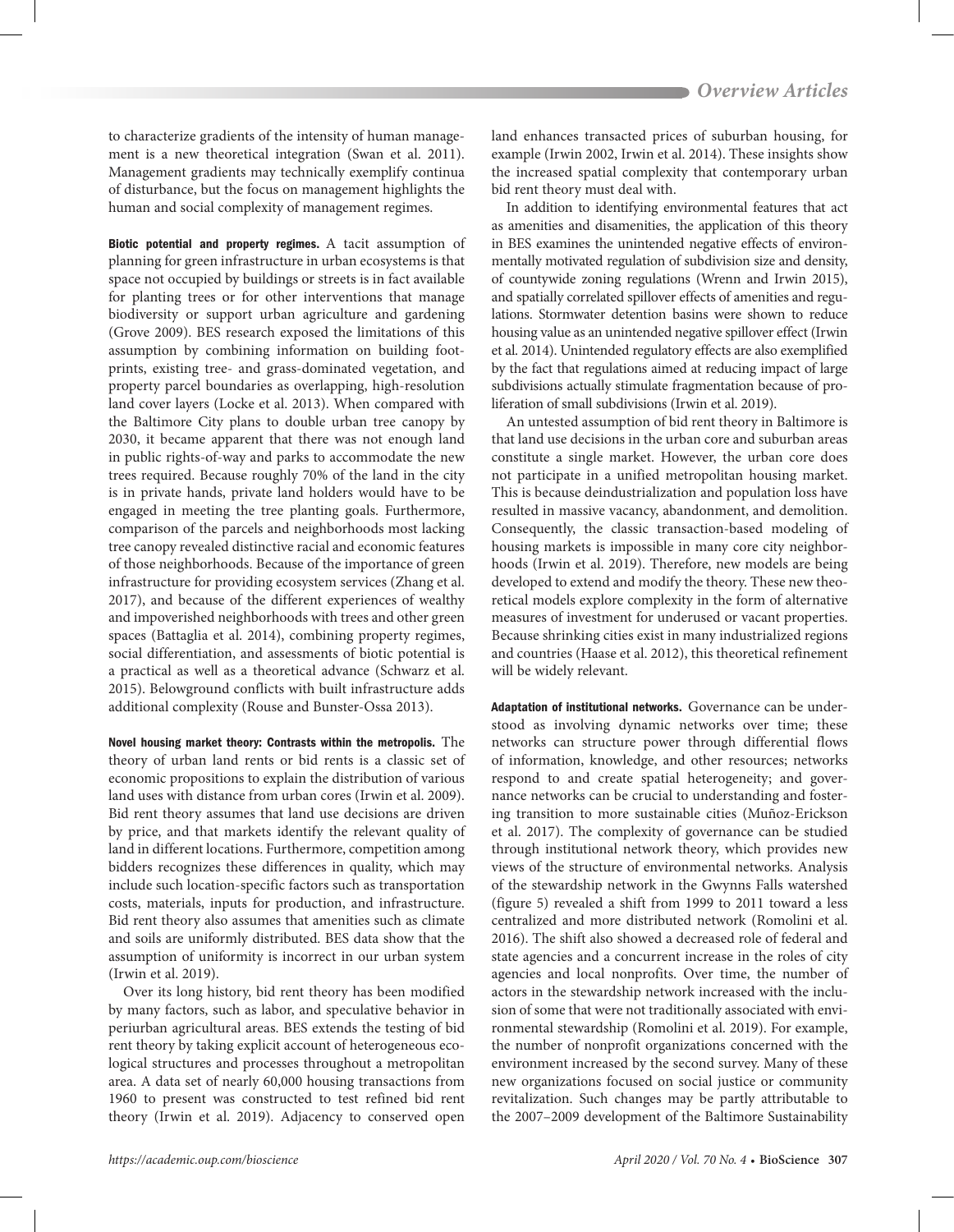

*Figure 5. Networks of environmental governance organizations in the Gwynns Falls watershed, Baltimore, in 1999 (top) and 2011 (bottom). Blue represents not-for-profit organizations, yellow represents city agencies, red represents state agencies, and green represents federal agencies. Adapted from Muñoz-Erickson and colleagues (2017) under a creative commons license.*

Plan, which launched the Office of Sustainability through a highly publicized community engagement process and the purposeful connections between environment, economy, and equity.

Data on how organizations receive information regarding stewardship showed Baltimore's network to be highly centralized, meaning that a small number of organizations were the main information sources for the rest of the network. However, further analysis of network centrality showed that the most well-connected organizations were not necessarily the more influential ones. In addition, 12% of the stewardship organizations were not at all connected in the network (Romolini et al. 2019).

New theoretical questions are emerging about the nature of events that stimulate network change. For example, are gradual or pulsed changes more important? How does the role of external policy directives compare with more locally identified issues? How effectively does the network account for environmental and social equity? These theories are embedded within a larger concern with ecological adaptation and resilience along with mechanisms of joint environmental, economic, and social aspects of sustainability. The variety of concerns that governance networks may respond to is an expression of organizational complexity.

Dynamic heterogeneity. This theoretical advance revisits the original theory of patch dynamics and its application of the principles of ecology that reflect the fundamental role of spatial heterogeneity (Turner et al. 2007, Scheiner and Willig 2011). Dynamic heterogeneity retains a focus on space, but emphasizes two new aspects of complexity (Pickett et al. 2017). It assumes, first, that heterogeneity is coproduced by social and biophysical processes and, second, that the social–ecological heterogeneity at any given time serves as a template that helps shape changes in heterogeneity through time. Coproduction is itself an emerging concept that goes beyond separate but coupled social and biophysical systems as a way to understand urban systems (Rademacher et al. 2018), and is thus an advance toward complexity. Although coproduction has been implied by some

frameworks for social–ecological systems (e.g., Redman et al. 2004), it is worth making that joint process explicit. Biocultural diversity in cities (Vierikko et al. 2016, Celis-Diez et al. 2017) is a parallel line of thought to the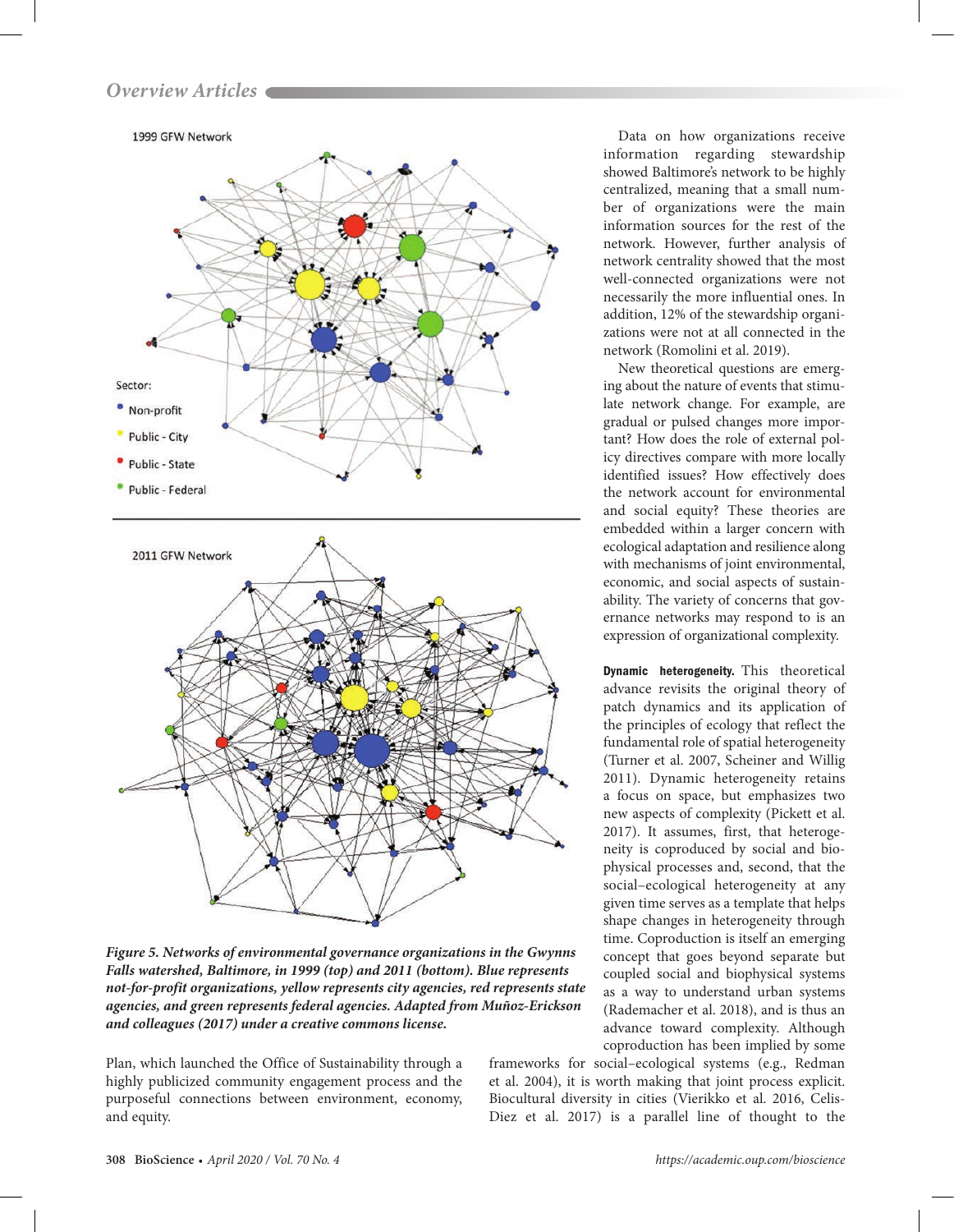social–biophysical coproduction of the city (Rademacher et al. 2018) and to biocultural conservation in remote areas (Rozzi 2012). Coproduction is a particularly appropriate concept for identifying hybrid mechanisms behind the social–ecological systems structure and function that BES now employs. The emphasis of Grimm and colleagues (2016), highlighting the role of technology while also identifying hybrid mechanisms, reinforces this conception, and has spawned the term social–ecological–technological systems. Understanding how heterogeneity in urban systems emerges and how it changes can now use coproduction to acknowledge and discern the entangled mechanisms of biophysical and social change. Such a conception is quite different than the ratchet of feedback from social drivers at one time, leading to biophysical outcomes at a subsequent time, which will later invoke new or altered social drivers, and so on (Rademacher et al. 2018). The theory of dynamic heterogeneity can expose the virtually simultaneous operation of human perceptions, actions, and biophysical processes. Each of these can act as both a driver and an outcome over very short time intervals. Coproduction as illustrated by dynamic heterogeneity can also inform the application of disturbance theory to urban systems (Grimm et al. 2017), because disturbance is an important agent of heterogeneity in ecological systems (Peters et al. 2011).

Urban homogenization. An early hypothesis that emerged in BES has evolved into a more comprehensive research theory. Pouyat and colleagues (2015) proposed that cities in contrasting climates would come to have similar levels of carbon, pH, and other properties in their soils because of similar aesthetic and land management choices. This idea of urban convergence has been expanded to ideas about ecological homogenization where urban ecosystems in different regions are more similar to each other than the native ecosystems that they replaced. Observations across six cities in the United States, representing a wide variety of native biomes have quantified ecological homogenization in plant communities, soil variables related to carbon and nitrogen cycling, microclimate and hydrography (Groffman et al. 2017a). This homogenization is driven by common human values for aesthetics and low maintenance requirements (Larson et al. 2016). Convergence and homogenization have regional and continental scale implications for water quality, biodiversity, carbon sequestration and other ecological functions of both highly and less intensively managed or natural ecosystems (Epps Schmidt et al. 2017, 2019). More generally, convergence and homogenization represent truly integrated socioecological theories that should be useful to understanding the structure and function of ecosystems across the world and become a fundamental component of sustainability theory, science, and practice.

Futures of urban theory. Urban theory stands to mature considerably in the future. Indeed, several syntheses have addressed the opportunity, need and shape of the urban

science of the future (Childers et al. 2015, McPhearson et al. 2016, Groffman et al. 2017b, Acuto et al. 2018). In the present article, we point to three areas in which theoretical development has the potential to go beyond the empirical and conceptual insights summarized in this article. These are not the only important ways forward, but we believe they have considerable theoretical potential and utility.

The urban realm of the Earth is changing rapidly. McHale and colleagues (2015) identified four overarching global urban realities. Cities are diffuse (i.e., no longer structured or acting as discrete entities), complex in both space and organization, connected regionally and globally, and diverse, that is not following any single development pathway, but differing from one another in internal and regional configurations.

Three frontier theories can operationalize these global realities in particular places, or provide mechanisms and explanations for the realities: the metacity, the megaregion, and the continuum of urbanity.

Metacity theory describes urban areas at any scale as shifting mosaics of biophysical environment; human social, institutional, economic, and political structures; and built and constructed urban fabric (McGrath and Pickett 2011, McGrath and Shane 2012, McGrath 2013, Pickett et al. 2013, Zhou et al. 2017). A grand application of patch dynamics to social, ecological, and technological processes, the metacity provides a way to visualize and project urban structures and processes across space and through time. Notably, this use of *meta* is akin to the metacommunity or metapopulation approaches in ecology and illustrated briefly for Baltimore earlier in this article. It does not use *meta* as in some United Nations Habitat documents to mean cities of greater than 20 million. We feel the process definition of *meta* inspired by ecology is particularly useful as a theoretical framing.

The second emerging frontier theory for understanding and designing the cities of the future is the urban megaregion. This theory must grow with the increasing regional nature of cities (Regional Plan Association 2007, Angelo 2017, Brenner 2014). Cities are now parts of urban agglomerations—that is, clusters of cities of various sizes. Megaregions include agglomerations of large cities but also embrace towns and villages as a part of the Earth's urban estate. Tied together by vast transportation networks and virtual communications, megaregions bring the benefits and burdens of urban life to the countryside and to small settlements that increasingly reflect urban values, wealth, and employment outside the natural resources sector (Seto et al. 2017).

A third theoretical realm that builds on the global urban realities is the continuum of urbanity. Following the arguments of social scientists, urbanists, and historians, the continuum recognizes the entanglement of lands and lives in rural and wild places with those in places that are more culturally and structurally urban. This theory, only recently introduced (Boone et al. 2014) and, as yet, still developing, can provide a mechanistic understanding of regionalized and global urban change. Any location in a regional or even global urban network has both biophysical and cultural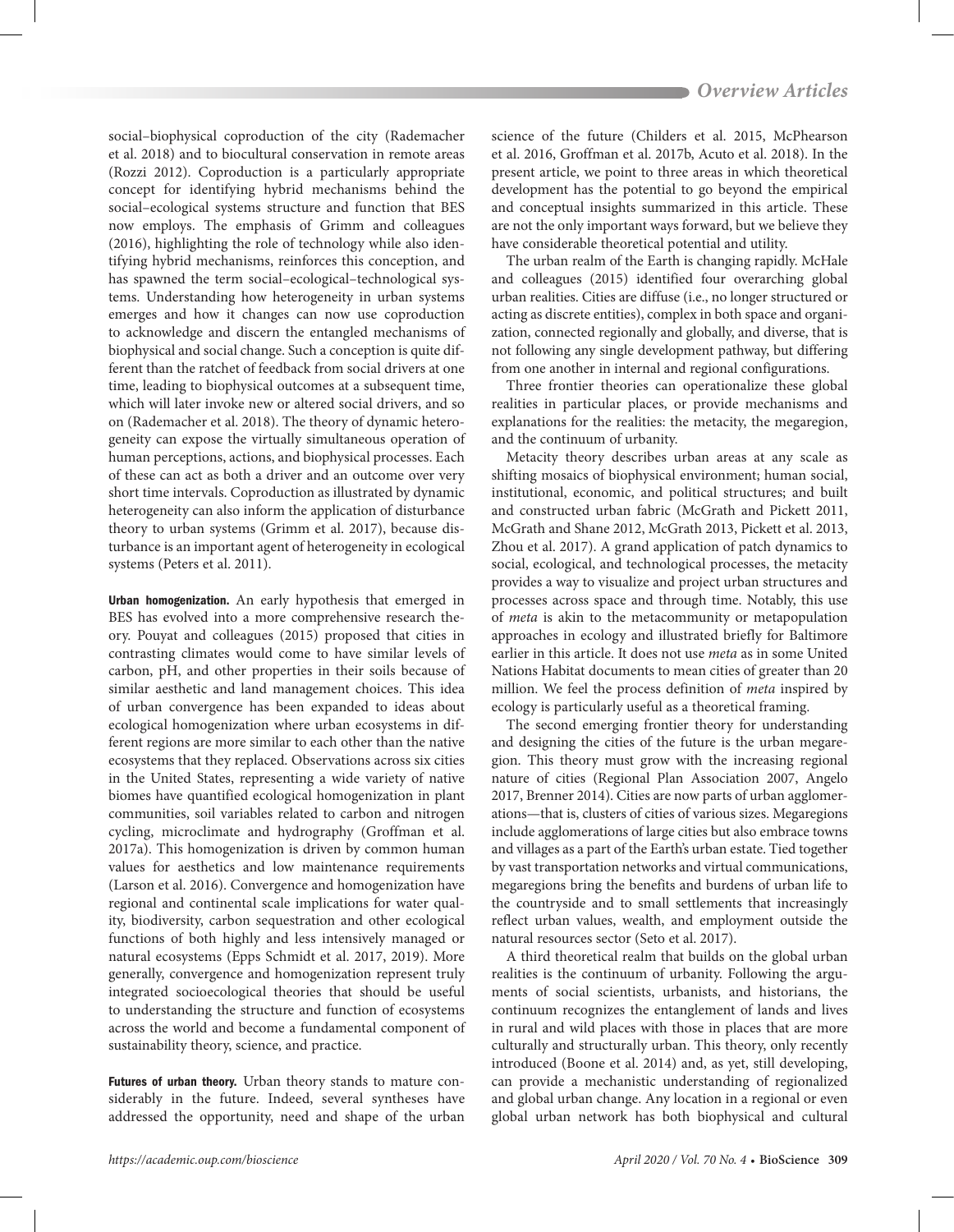features. That is, virtually all places combine natural and human artifacts and processes (Vierikko et al. 2106). Thus any site can be conceived to be located along a continuum of urban–rural characteristics. Note that this does not refer to a literal transect on the ground.

The continuum is valuable as a theory because it hypothesizes that any individual place will be characterized by some mixture of urban versus rural livelihoods, urban versus rural lifestyles, and will be connected to urban and rural places elsewhere. Amazonian forest falls to yield soybeans to feed the pigs for the growing middle class in China and other distant places (Miller 2012). The livelihoods, lifestyles, and connectivity that intersect in particular places will shape those places. In turn the nature of the individual places will likely influence the processes of livelihood, lifestyle, and connectivity that are anchored there. This theory provides an intellectual structure to explore the increasing entanglement of urban and rural places across regions and the world because of globalization.

The issues these emerging theories must confront include global changes of climate and sea, developing and changing technologies, and human migrations of opportunity or crisis (Cilliers et al. 2009, Clemens et al. 2014). In addition, these theories will struggle with of how to conceive, measure, and represent the consistently problematic relationship of humans and nature (Cronon 2003, Kingsland 2005, Steiner et al. 2016). These theories can also play a role in linking ecological understanding of urban places with such important activities as planning, design, and restoration. These links highlight the need for theories to address the pairing of environmental stress or disturbance and adaptation as drivers of change and adaptation. Although there are certainly other urban theories that will be important in the future, these three give some sense of the richness of urban theory yet to come, as well as its foundation on existing ideas and data.

#### **Conclusions**

The BES has a rich and dynamic theoretical foundation and context. Although there is a framework for general ecological theory (Scheiner and Willig 2011), no such framework exists for urban social–ecological science. The addition of social, economic, institutional, and political dimensions to the biophysical aspects of urban ecosystem structure in cities means that urban theory must extend beyond its biological roots. The initial goal of BES was to bring the perspectives of biological ecology, physical science, and social science together in an inclusive understanding of an urban ecosystem. This goal was novel enough in 1997 to be labeled the *ecology of the city*, with emphasis on *of* rather than *in*. In the absence of a unified theory for urban social–ecological systems, BES had to rely on existing disciplinary theories to link the three broad, contributing disciplines together. The three areas were represented by hierarchical patch dynamics, variable source area hydrology, and the human ecosystem framework. Long-term data sets were initiated in these

important disciplinary foci but also purposefully targeting topics that intersected the three areas.

Two things happened early in the history of BES that stimulated new expansions of the theoretical foundation (figure 1). First, some empirical findings failed to confirm the expectations of the initial theories (Pickett et al. 2008). In particular there were surprises in riparian system function, a failure of the standard land use or land cover classifications to support analyses of relationships between system structure and system function, and the need to extend the human ecosystem explicitly to embrace the urban. Socially relevant theories that were added, operationalized, and tested included lifestyle clusters, the ecology of prestige, and the networked role of institutions (Pickett et al. 2011a). Together these surprises and extensions suggested that a form of the ecosystem concept could be articulated to explicitly incorporate human-originated structures, activities, and perceptions. The first decade of expansion of BES theory was signaled by the human ecosystem model template incorporating biota, physical environment, social structures and dynamics, and constructed components. This parallels the social–ecological systems conception (Folke et al. 2002), and the social–ecological–technological concept (Grimm et al. 2016).

In the second decade of the project, two things led to additional extensions of theory. One was the interdisciplinary growth of the research team. This extended the experience of members from various biophysical and social sciences to include different concerns and concepts represented by new disciplines, such as governance, economics of suburbanization, and urban design. Second, the longevity of the interdisciplinary interactions in the team became a significant facilitator. These lasting interdisciplinary interactions promoted cross-disciplinary familiarity, but they also helped establish trust within the diverse research team. Importantly, this trust also characterized the maturing relationships among researchers, educators, agency policy makers and managers, community engagement specialists, and environmental and community activists in Baltimore (Grove et al. 2015).

The richness and dynamism of theories useful in the BES has several implications. First, the empirical understanding of temporal complexity in urban ecological systems and social–ecological adaptations depends on long-term platforms for research. Given the social–ecological stresses and the need for adaptation that cities face in the near and long term futures, it is an open question for urban ecology whether there is sufficient long-term scientific capacity at local, national, and international levels. Second, although the study of urban systems is important for policy and management because such areas are growing globally and changing on all scales, it is also theoretically motivated and has produced new or revised theories that are generating new ways of thinking about urban areas and extending the scope well beyond the city (e.g., Seto et al. 2017). Novel theory and models have emerged at the intersection of the different disciplines. But novelty has also emerged in the knowledge gaps identified by environmental and social policy and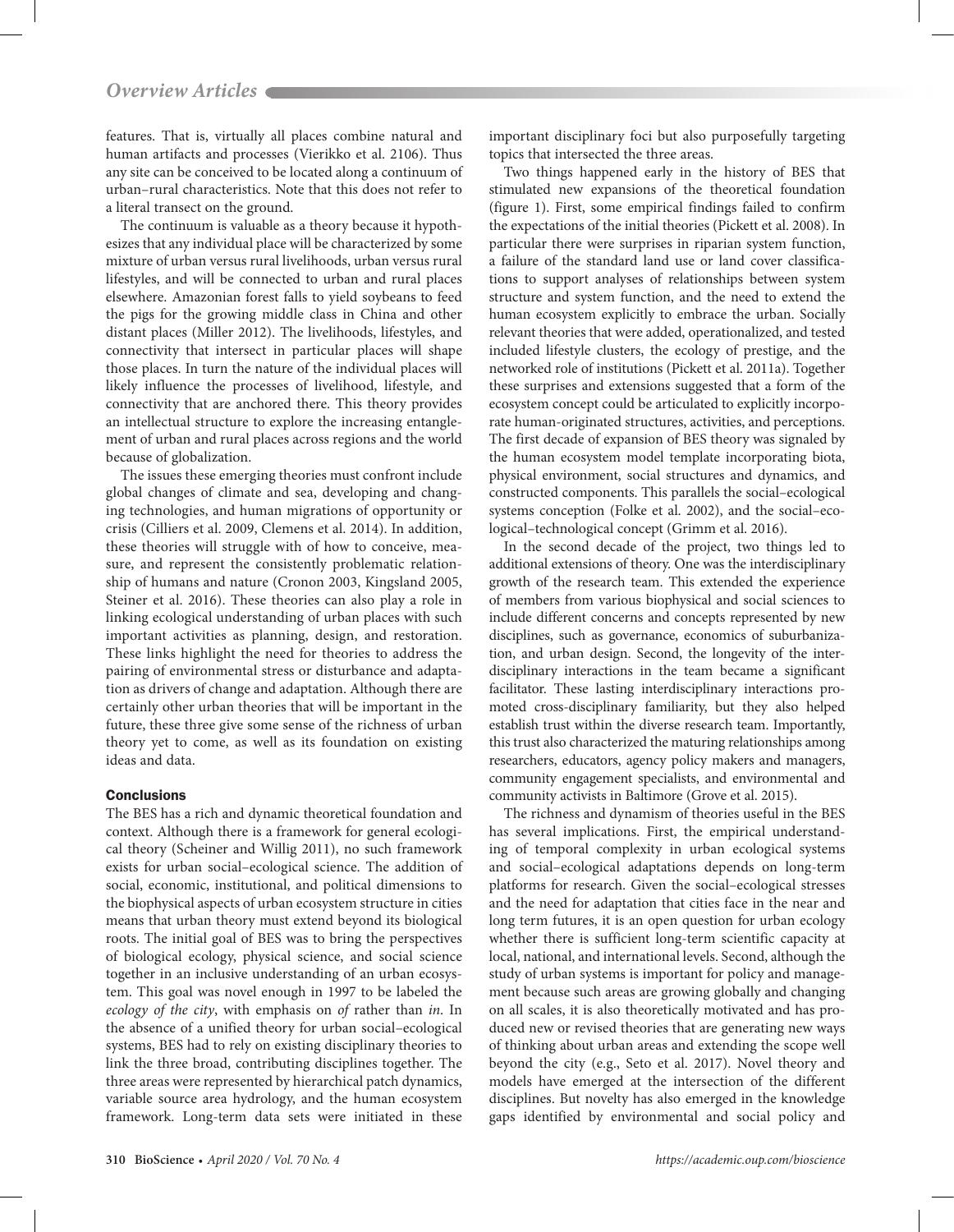management strategies (Childers et al. 2015, Zhou et al. 2017). Old theory has been successfully applied to the Baltimore ecosystem, but new theory has developed at the sutures as well. Specific models have incorporated new interactions and mechanisms, showing the productivity of urban systems as a theoretical engine well beyond their practical importance. Ecological theory is rich and evolving in urban areas, but the pursuit of the missing general theory remains a motivation for continued research.

#### Acknowledgments

There have been many people over the 20-year history of the Baltimore Ecosystem Study who have helped apply centripetal force in this diverse and distributed project. In the present article, we call out two for their extraordinary contributions. We thank Jonathan Walsh for two decades of dedication to BES information management, including data base construction and curation, construction, and maintenance of the project website and technological advice and assistance for live and virtual project meetings. We also thank Holly Beyar for her many years as administrative project facilitator. Her efficiency and selflessness were an inspiration to us all. We thank Josh Ginsberg for useful comments on a draft of the manuscript. Most recently the research was supported by NSF grant DEB no. 1637661 and DEB no. 1855277 and by continued in kind support of the USDA Forest Service.

#### References cited

- Acuto M, Parnell S, Seto KC. 2018. Building a global urban science. Nature Sustainability 1: 2–4.
- Anderson JR, Hardy EE, Roach JT, Witmer RE. 1976. A Land Use and Land Cover Classification System for Use with Remote Sensor Data. US Government Printing Office. www.pbcgis.com/data\_basics/anderson. pdf.
- Angelo H. 2017. From the city lens toward urbanisation as a way of seeing: Country/city binaries on an urbanising planet. Urban Studies 54: 158–178.
- Band LE, Tague CL, Brun SE, Tenenbaum DE, Fernendes RA. 2000. Modeling watersheds as spatial object hierarchies: Structure and dynamics. Transactions in Geographic Information Systems 4: 181–196.
- Battaglia M, Buckley G, Galvin M, Grove M. 2014. It's not easy going green: Obstacles to tree-planting programs in East Baltimore. Cities and the Environment (CATE) 7. http://digitalcommons.lmu.edu/cate/vol7/iss2/6.
- Biehler D, et al. 2018. Beyond "the mosquito people": The challenges of engaging community for environmental justice in infested urban spaces. Pages 295–318 in Lave R, Biermann C, Lane S, eds. The Palgrave Handbook of Critical Physical Geography. Palgrave Macmillan. doi. org/10.1007/978-3-319-71461-5\_14.
- Black PE. 1991. Watershed Hydrology. Prentice Hall.
- Boone CG. 2002. An assessment and explanation of environmental inequity in Baltimore. Urban Geography 23: 281–295.
- Boone CG, Buckley GB, Grove JM, Sister C. 2009. Parks and people: An environmental justice inquiry in Baltimore, Maryland. Annals of the Association of American Geographers 99: 1–21.
- Boone CG, Cook E, Hall SJ, Nation ML, Grimm NB, Raish CB, Finch DM, York AM. 2012. A comparative gradient approach as a tool for understanding and managing urban ecosystems. Urban Ecosystems 15: 795–807.
- Boone C, Fragkias M, Buckley G, Grove J. 2014. A long view of polluting industry and environmental justice in Baltimore. Cities 36: 41–49.
- Bormann FH, Likens GE. 1969. The watershed-ecosystem concept and studies of nutrient cycles. Pages 49–76 in van Dyne GM, ed. The Ecosystem Concept in Natural Resource Management. Academic Press.
- Brenner N, ed. 2014. Implosions/Explosions: Towards A Study of Planetary Urbanization. Jovis.
- Bryant JP, ed. 1995. Environmental Justice: Issues, Policies, and Solutions. Island Press.
- Buckley GL. 2010. America's Conservation Impulse: A Century of Saving Trees in the Old Line State. Center for American Places at Columbia College Chicago.
- Burch WR Jr, Machlis GE, Force JE. 2017. The Structure and Dynamics of Human Ecosystems: Toward a Model for Understanding and Action. Yale University Press.
- Cadenasso ML, Pickett STA. 2008. Urban principles for ecological landscape design and management: Scientific fundamentals. Cities and the Environment 1 (art. 4).
- Cadenasso ML, Pickett STA. 2018. Situating sustainability from an ecological science perspective. Pages 29–52 in Sze J, ed. Sustainability: Approaches to Environmental Justice and Social Power. New York University Press.
- Cadenasso ML, Pickett STA. 2019. Principles of urban ecological science: Insights from the Baltimore school of urban ecology. Pages 251–285 in Pickett STA, Cadenasso ML, Grove JM, Irwin EG, Rosi EJ, Swan CM, eds. Science for the Sustainable City: Empirical Insights from the Baltimore School of Urban Ecology. Yale University Press.
- Cadenasso ML, Pickett STA, Grove JM. 2006a. Integrative Approaches to Investigating Human-Natural Systems: The Baltimore Ecosystem Study. Natures Sciences Sociétés 14: 4–14.
- Cadenasso ML, Pickett STA, Grove JM. 2006b. Dimensions of ecosystem complexity: Heterogeneity, connectivity, and history. Ecological Complexity 3: 1–12.
- Cadenasso ML, Pickett STA, McGrath B, Marshall V. 2013. Ecological heterogeneity in urban ecosystems: Reconceptualized land cover models as a bridge to urban design. Pages 107–129 in Pickett STA, Cadenasso ML, McGrath B, eds. Resilience in Ecology and Urban Design: Linking Theory and Practice for Sustainable Cities. Springer.
- Cadenasso ML, Pickett STA, Schwarz K. 2007. Spatial heterogeneity in urban ecosystems: Reconceptualizing land cover and a framework for classification. Frontiers in Ecology and the Environment 5: 80–88.
- Cadenasso ML, et al. 2008. Exchanges across land-water-scape boundaries in urban systems strategies for reducing nitrate pollution. Annals of the New York Academy of Sciences 1134: 213–232.
- Celis-Diez JL, Muñoz CE, Abades S, Marquet PA, Armesto JJ. 2017. Biocultural homogenization in urban settings: Public knowledge of birds in city parks of Santiago, Chile. Sustainability 9: 485.
- Chapin FS III, Matson P, Vitousek PM. 2011. Principles of Terrestrial Ecosystem Ecology. Springer.
- Childers DL, Cadenasso ML, Grove JM, Marshall V, McGrath B, Pickett STA. 2015. An ecology for cities: A transformational nexus of design and ecology to advance climate change resilience and urban sustainability. Sustainability 7: 3774–3791.
- Cilliers SS, Bouwman H, Drewes E. 2009. Comparative urban ecological research in developing countries. Pages 90–111 in McDonnell MJ, Hahs A, Breuste J, eds. Ecology of Cities and Towns: A Comparative Approach. Cambridge University Press.
- Clemens MA, Ozden C, Rapoport H. 2014. Migration and development research is moving far beyond remittances. World Development 64: 121–124.
- Collins SL, et al. 2011. An integrated conceptual framework for long-term social–ecological research. Frontiers in Ecology and the Environment 9: 351–357.
- Crawford S, Ostrom E. 1995. A grammar of institutions. American Political Science Review 89: 582–600.
- Cronon W. 2003. Changes in the Land: Indians, Colonists, and the Ecology of New England, Revised edition. Hill and Wang.
- Cumming GS. 2011. Spatial Resilience in Social–ecological Systems. Springer. doi:10.1007/978-94-007-0307-0.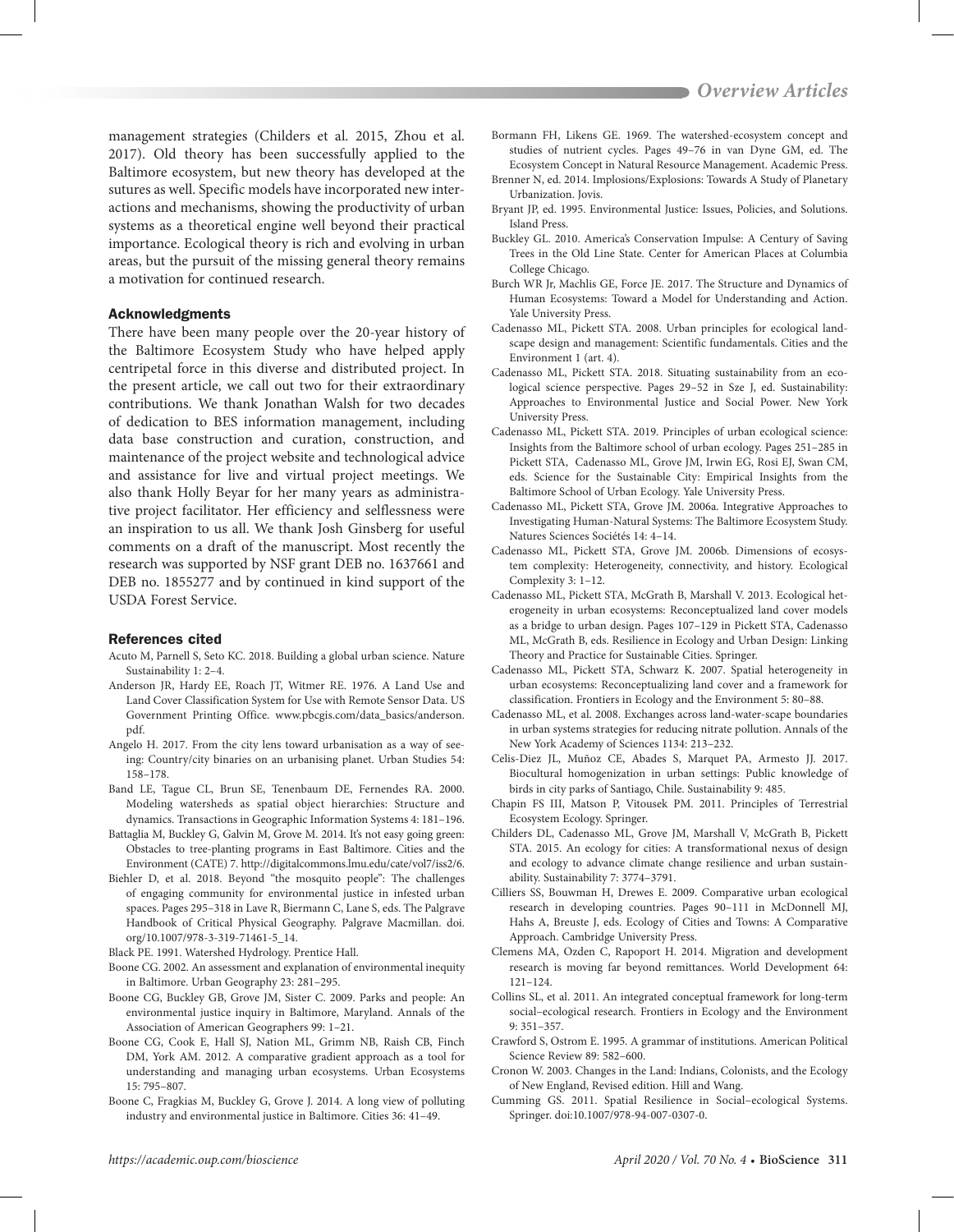- Dalton SE. 2001. The Gwynns Falls watershed: A case study of public and non-profit sector behavior in natural resource management. PhD dissertation, Johns Hopkins University.
- Dear M, Flusty S. 1998. Postmodern urbanism. Annals of the Association of American Geographers 88: 50–72.
- Devlin WJ, Bokulich A. 2015. Kuhn's Structure of Scientific Revolutions: 50 Years On. Springer.
- Epp Schmidt DJ, Pouyat RV, Szlavecz K, Setälä H, Kotze DJ, Yesilonis ID, Cilliers S, Hornung E, Dombos M, Yarwood SA 2017. Urbanization leads to the loss of ectomycorrhizal fungal diversity and the convergence of archaeal and fungal soil communities. Nature Ecology and Evolution 10: 123. doi:10.1038/s41559-017-0123.
- Epps Schmidt DJ, et al. 2019. Metagenomics reveals microbial adaptation to urban land-use: N catabolism, methanogenesis, and nutrient acquisition. Frontiers in Microbiology 10 (art. 2330). doi:10.3389/ fmicb.2019.02330.
- Fisher SG. 1992. Pattern, process and scale in freshwater systems: Some unifying thoughts. Pages 575–591 in Giller PS, Hildrew AG, Raffielli DG, eds. Aquatic Ecology. Oxford University Press.
- Fisher SG. 1997. Creativity, idea generation, and the functional morphology of streams. Journal of the North American Benthological Society 16: 305–318.
- Folke C, et al. 2002. Resilience and Sustainable Development: Building Adaptive Capacity in a World of Transformations. Ministry of the Environment, Stockholm. www.sou.gov.se/mvb/pdf/resiliens.pdf.
- Folke C, Biggs R, Norstrom AV, Reyers B, Rockstrom J. 2016. Social–ecological resilience and biosphere-based sustainability science. Ecology and Society 21: 41.
- Fox GA, Scheiner SM, Willig MR. 2011. Ecological gradient theory: A framework for aligning data and models. Pages 283–307 in Scheiner SM and Willig MR, eds. The Theory of Ecology. University of Chicago Press.
- Goldman MB, Groffman PM, Pouyat RV, McDonnell MJ, Pickett STA. 1995. CH4 uptake and N availability in forest soils along an urban to rural gradient. Soil Biology and Biochemistry 27: 281–286.

Goode D. 2014. Nature in Towns and Cities. Harper Collins.

Gottdiener M, Hutchison R. 2011. The New Urban Sociology, 4th ed. Westview Press.

Grime JP. 1979. Plant Strategies and Vegetation Processes. Wiley.

- Grimm NB, Cook EM, Hale RL, Iwaniec DM. 2016. A broader framing of ecosystem services in cities: Benefits and challenges of built, natural, or hybrid system function. Pages 203–212 in Seto KC, Solecki WD, Griffith CA, eds. The Routledge Handbook of Urbanization and Global Environmental Change. Routledge.
- Grimm NB, Pickett STA, Hale RL, Cadenasso ML. 2017. Does the ecological concept of disturbance have utility in urban social–ecological–technological systems? Ecosystem Health and Sustainability 3 (art. e01255). doi:10.1002/ehs2.1255.
- Groffman PM, Bain DJ, Band LE, Belt KT, Brush GS, Grove JM, Pouyat RV, Yesilonis IC, Zipperer WC. 2003. Down by the riverside: Urban riparian ecology. Frontiers in Ecology 1: 315–321.
- Groffman PM, Boulware NJ, Zipperer WC, Pouyat RV, Band LE, Colosimo MF. 2002. Soil nitrogen cycle processes in urban riparian zones. Environmental Science and Technology 36: 4547–4552.
- Groffman PM, Law NL, Belt KT, Band LE, Fisher GT. 2004. Nitrogen fluxes and retention in urban watershed ecosystems. Ecosystems 7: 393–403.
- Groffman PM, Pouyat RV, Cadenasso ML, Zipperer WC, Szlavecz K, Yesilonis ID, Band LE, Brush GS. 2006. Land use context and natural soil controls on plant community composition and soil nitrogen and carbon dynamics in urban and rural forests. Forest Ecology and Management 236: 177–192.
- Groffman PM, et al. 2017a. Ecological homogenization of residential macrosystems. Nature Ecology and Evolution 1: 0191.
- Groffman PM, et al. 2017b. Moving towards a new urban systems science. Ecosystems 20: 38–43.
- Grove JM. 2009. Cities: Managing densely settled social–ecological systems. Pages 281–294 in Chapin FS, Kofinas GP, Folke C, eds. Principles

of Ecosystem Stewardship: Resilience-Based Natural Resource Management in a Changing World. Springer.

- Grove JM, Burch WR. 1997. A social ecology approach and applications of urban ecosystem and landscape analyses: A case study of Baltimore, Maryland. Urban Ecosystems 1: 259–275.
- Grove JM, Locke DH, O'Neil-Dunne JPM. 2014. An ecology of prestige in New York City: Examining the relationships among population density, socio-economic status, group identity, and residential canopy cover. Environmental Management 54: 402–419.
- Grove M, Cadenasso ML, Pickett STA, Machlis G, Burch WR Jr. 2015. The Baltimore School of Urban Ecology: Space, Scale, and Time for the Study of Cities. Yale University Press.
- Grove JM, Pickett STA, Whitmer A, Cadenasso ML. 2013. Building an urban LTSER: The case of the Baltimore Ecosystem Study and the D.C./B.C. ULTRA-Ex Project. Pages 369–408 in Singh JS, Haberl H, Chertow M, Mirtl M, and Schmid M, eds. Long Term Socioecological Research: Studies in Society: Nature Interactions Across Spatial and Temporal Scales. Springer.
- Gunderson LH, Holling CS, eds. 2002. Panarchy: Understanding Transformations in Human and Natural Systems. Island Press.
- Haase D, Haase A, Kabisch N, Kabisch S, Rink D. 2012. Actors and factors in land-use simulation: The challenge of urban shrinkage. Environmental Modelling and Software 35: 92–103.
- Holling CS. 1973. Resilience and stability of ecological systems. Annual Review of Ecology and Systematics 4: 1–23.
- Irwin EG. 2002. The effects of open space on residential property values. Land Economics 78: 465–480.
- Irwin EG, Grove JM, Irwin N, Klaiber HA, Towe C, Troy A. 2019. Effects of disamenities and amenities on housing markets and locational choices. Page 92–110 in Pickett STA, Cadenasso ML, Grove JM, Irwin EG, Rosi EJ, Swan CM, eds. Science for the Sustainable City: Empirical Insights from the Baltimore School of Urban Ecology. Yale University Press.
- Irwin EG, Jayaprakash C, Munroe DK. 2009. Towards a comprehensive framework for modeling urban spatial dynamics. Landscape Ecology 24: 1223–1236.
- Irwin EG, Jeanty PW, Partridge MD. 2014. Amenity values versus land constraints: The spatial effects of natural landscape features on housing values. Land Economics 90: 61–78.
- Johnson AL, Borowy D, Swan CM. 2018. Land use history and seed dispersal drive divergent plant community assembly patterns in urban vacant lots. Journal of Applied Ecology 55: 451–460.
- Judd DR, Simpson D, eds. 2011. The City, Revisited: Urban Theory from Chicago, Los Angeles, and New York. University of Minnesota Press.
- Kaushal SS, et al. 2017. Human-accelerated weathering increases salinization, major ions, and alkalinization in fresh water across land use. Applied Geochemistry 83: 121–135.
- Kaushal SS, Belt KT. 2012. The urban watershed continuum: Evolving spatial and temporal dimensions. Urban Ecosystems 15: 409–435.
- Kaushal SS, Groffman PM, Band LE, Elliott EM, Shields CA, Kendall C. 2011. Tracking nonpoint source nitrogen pollution in humanimpacted watersheds. Environmental Science and Technology 45: 8225–8232.
- Kaushal SS, Groffman PM, Likens GE, Belt KT, Stack WP, Kelly VR, Band LE, Fisher GT. 2005. Increased salinization of fresh water in the northeastern United States. Proceedings of the National Academy of Sciences. 102: 13517–13520.
- Kaushal SS, Likens GE, Pace ML, Utz RM, Haq S, Gorman J, Grese M. 2018. Freshwater salinization syndrome on a continental scale. Proceedings of the National Academy of Sciences 115: E574–E583. https://doi. org/10.1073/pnas.1711234115.
- Kaushal SS, McDowell WH, Wollheim WM. 2014. Tracking evolution of urban biogeochemical cycles: Past, present, and future. Biogeochemistry 121: 1–21.
- Kingsland SE. 2005. The Evolution of American Ecology, 1890–2000. Johns Hopkins University Press.
- Kingsland SE. 2019. Urban ecological science in America: The long march to cross-disciplinary research. Pages 24–44, in Science for the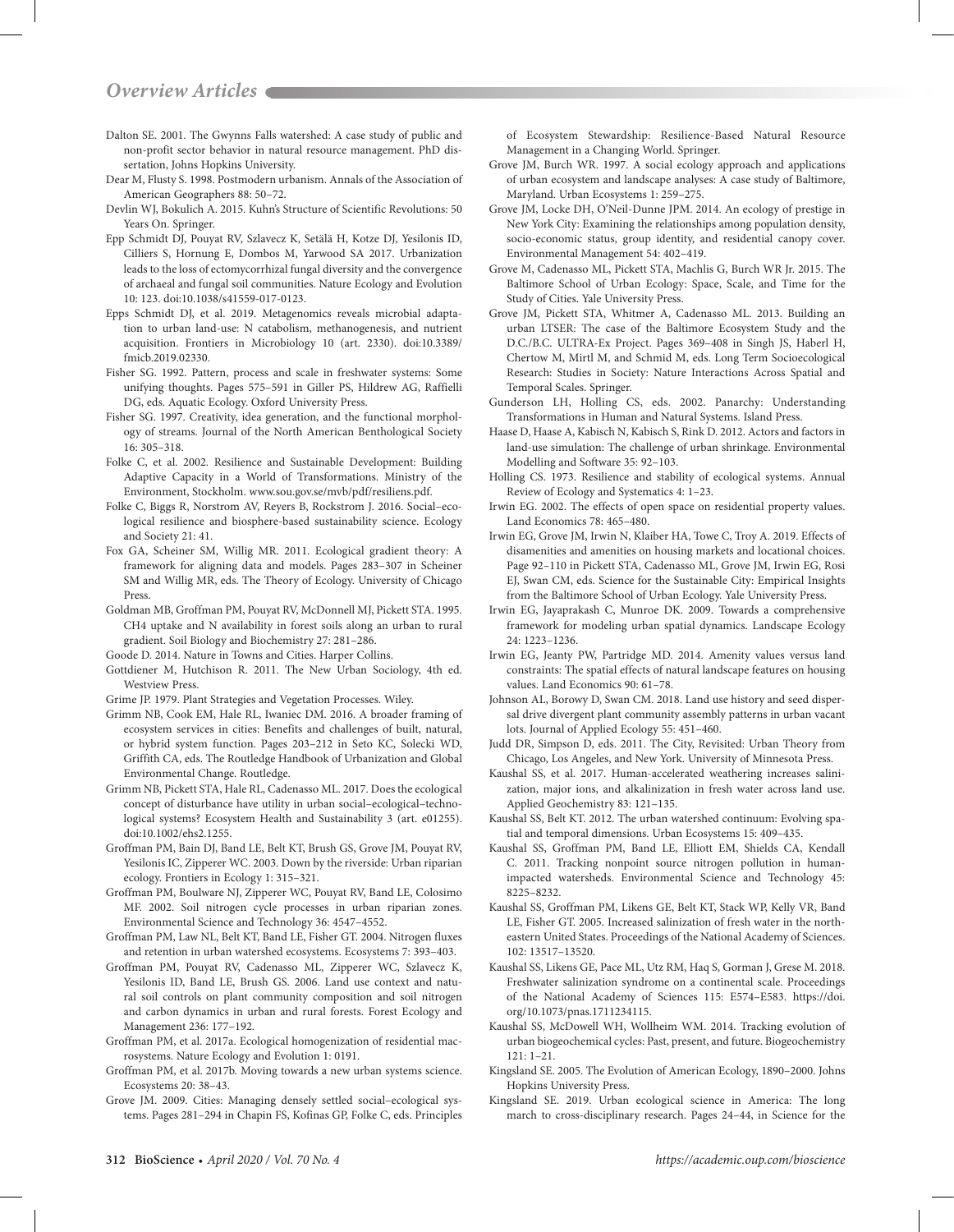Sustainable City: Empirical Insights from the Baltimore School of Urban Ecology. Yale University Press.

Lachmund J. 2013. Greening Berlin. MIT Press.

- LaDeau SL, Allan BF, Leisnham PT, Levy MZ. 2015. The ecological foundations of transmission potential and vector-borne disease in urban landscapes. Functional Ecology 29: 889–901.
- Larson KL, et al. 2016. Ecosystem services in managing residential landscapes: Priorities, value dimensions, and cross-regional patterns. Urban Ecosystems 19: 95–113.
- Laplane L, Mantovani P, Adolphs R, Chang H, Mantovani A, McFall-Ngai M, Rovelli C, Sober E, Pradeu T. 2019. Opinion: Why science needs philosophy. Proceedings of the National Academy of Sciences 116: 3948–3952.
- Leibold MA. 2011. The metacommunity concept and its theoretical underpinnings. Pages 163–183, in Scheiner SM, Willig MR, eds. The Theory of Ecology. University of Chicago Press.
- Likens GE. 1985. An experimental approach for the study of ecosystems: The fifth Tansley Lecture. Journal of Ecology 73: 381–396.
- Likens GE. 2001. Biogeochemistry, the watershed approach: Some uses and limitations. Marine and Freshwater Research 52: 5–12.
- Liu J, et al. 2007. Complexity of coupled human and natural systems. Science 317: 1513–1516.
- Locke DH, Grove JM, Galvin M, O'Neil-Dunne JPM, Murphy C. 2013. Applications of urban tree canopy assessment and prioritization tools: Supporting collaborative decision making to achieve urban sustainability goals. Cities and the Environment 6 (art. 7). http://digitalcommons. lmu.edu/cgi/viewcontent.cgi?article = 113.
- Lord C, Norquist K. 2010. Cities as emergent systems: Race as a rule in organized complexity. Environmental Law 40: 551–596.
- Machlis GE, Force JE, Burch WR. 1997. The human ecosystem 1. The human ecosystem as an organizing concept in ecosystem management. Society and Natural Resources 10: 347–367.
- MacLeod G. 2011. Urban politics reconsidered: Growth machine to postdemocratic city? Urban Studies 48: 2629–2660.
- Marshall V, Cadenasso ML, McGrath B, Pickett STA. 2020. Patch Atlas: Integrating Design Principles and Ecological Knowledge for Cities as Complex Systems. Yale University Press.
- McDonnell MJ, Pickett STA, Groffman P, Bohlen P, Pouyat RV, Zipperer WC, Parmelee RW, Carreiro MM, Medley K. 1997. Ecosystem processes along an urban-to-rural gradient. Urban Ecosystems 1: 21–36.

McGrath B, ed. 2013. Urban design ecologies: AD reader. Wiley.

- McGrath B, Pickett STA. 2011. The metacity: A conceptual framework for integrating ecology and urban design. Challenges 2011: 55–72.
- McGrath B, Shane G. 2012. Introduction: Metropolis, megalopolis, and metacity. Pages 641–657 in Crysler CG, Cairns S, Heynen H, eds. The Sage Handbook of Architectural Theory. Sage.
- McHale MR, Bunn DN, Pickett STA, Twine W. 2013. Urban ecology in a developing world: How advanced socioecological theory needs Africa. Frontiers in Ecology and Environment 11: 556–564.
- McHale MR, et al. 2015. The new global urban realm: Complex, connected, diffuse, and diverse social–ecological systems. Sustainability 7: 5211–5240.

McPhearson T, Pickett STA, Grimm NB, Niemelä J, Alberti M, Elmqvist T, Weber C, Breuste J, Haase D, Qureshi S. 2016. Advancing urban ecology towards a science of cities. BioScience 66: 198–212.

Medley KE, McDonnell MJ, Pickett STA. 1995. Forest-landscape structure along an urban-to-rural gradient. The Professional Geographer 47: 159–168.

Meiners SJ, Cadenasso ML, Pickett STA. 2015. An Integrative Approach to Successional Dynamics: Tempo and Mode in Vegetation Change. Cambridge University Press.

Merrifield A. 2014. The urban question under planetary urbanization. Pages 164–180, in N Bernner, ed. Implosions/Explosions: Towards a Study of Planetary Urbanization. Jovis.

Miles B, Band LE. 2015. Green infrastructure stormwater management at the watershed scale: Urban variable source area and watershed capacitance. Hydrological Processes 29: 2268–2274.

Miller T. 2012. China's Urban Billion: The Story Behind The Biggest Migraion in Human History. Zed Books.

- Moffatt S, Kohler N. 2008. Conceptualizing the built environment as a social–ecological system. Building Research and Information 36: 248–268.
- Muñoz-Erickson TA, Miller CA, Miller TR. 2017. How cities think: Knowledge co-production for urban sustainability and resilience. Forests 8: 203.
- National Research Council. 2002. Riparian Areas: Functions and Strategies for Management. National Academies Press. www.nap.edu/read/10327/ chapter/1.

Newcomer TA, Kaushal SS, Mayer PM, Shields AR, Canuel EA, Groffman PM, Gold AJ. 2012. Influence of natural and novel organic carbon sources on denitrification in forest, degraded urban, and restored streams. Ecological Monographs 82: 449–466.

Niemelä J, Kotze DJ, Venn S, Penev L, Stoyanov I, Spence J, Hartley D, de Oca EM. 2002. Carabid beetle assemblages (Coleoptera, Carabidae) across urban-rural gradients: An international comparison. Landscape Ecology 17: 387–401.

Nilon CH, Warren PS, Wolf J. 2009. Baltimore birdscape study: Identifying habitat and land-cover variables for an urban bird-monitoring project. Urbanhabitats 6. http://urbanhabitats.org/v06n01/baltimore\_full.html.

Nordbotten JM, Levin SA, Szathmáry E, Stenseth NC. 2018. Ecological and evolutionary dynamics of interconnectedness and modularity. Proceedings of the National Academy of Sciences 115: 750–775.

Park RE, Burgess EW. 1925. The City. University of Chicago Press.

- Peters DPC, Lugo AE, Chapin FS III, Pickett STA, Duniway M, Rocha AV, Swanson FJ, Laney C, Jones J. 2011. Cross-system comparisons elucidate disturbance complexities and generalities. Ecosphere 2 (art. 81).
- Pickett STA. 1999. The culture of synthesis: Habits of mind in novel ecological integration. Oikos 87: 479–487.
- Pickett STA, et al. 2008. Beyond urban legends: An emerging framework of urban ecology, as illustrated by the Baltimore Ecosystem Study. BioScience 58: 139–150.

Pickett STA, et al. 2011a. Urban ecological systems: Scientific foundations and a decade of progress. Journal of Environmental Management 92: 331–362.

Pickett STA, Cadenasso ML, McGrath B, eds. 2013. Resilience in Ecology and Urban Design: Linking Theory and Practice for Sustainable Cities. Springer.

Pickett STA, et al. 2017. Dynamic heterogeneity: A framework to promote ecological integration and hypothesis generation in urban systems. Urban Ecosystems 20: 1–14.

Pickett STA, Cadenasso ML, Grove JM, Irwin EG, Rosi EJ, Swan CM, eds. 2019. Science for the Sustainable City: Empirical Insights from the Baltimore School of Urban Ecology. Yale University Press.

Pickett STA, Buckley GL, Kaushal SS, Williams Y. 2011b. Social–ecological science in the humane metropolis. Urban Ecosystems 14: 319–339.

Pickett STA, Cadenasso ML. 2009. Altered resources, disturbance, and heterogeneity: A framework for comparing urban and non-urban soils. Urban Ecosystems 12: 23–44.

Pickett STA, Cadenasso ML, Grove JM, Nilon CH, Pouyat RV, Zipperer WC, Costanza R. 2001. Urban ecological systems: Linking terrestrial ecological, physical, and socioeconomic components of metropolitan areas. Annual Review of Ecology and Systematics 32: 127–157.

Pickett STA, Burch WR Jr, Dalton SE, Foresman TW. 1997. Integrated urban ecosystem research. Urban Ecosystems 1: 183–184.

Pickett STA, Kolasa J, Jones CG. 2007. Ecological Understanding: The Nature of Theory and the Theory of Nature 2nd edition. Academic Press.

Pickett STA, White PS, eds. 1985. The Ecology of Natural Disturbance and Patch Dynamics. Academic Press.

Pouyat RV, Yesilonis ID, Dombos M, Szlavecz K, Setala H, Cilliers S, Hornung E, Kotze J, Yarwood SA. 2015. A global comparison of surface soil characteristics across five cities: A test of the urban ecosystem convergence hypotheses. Soil Science 180: 136–145.

Pouyat RV, Yesilonis ID, Szlavecz K, Csuzdi C, Hornung E, Korsos Z, Russell-Anelli J, Giorgio V. 2008. Response of forest soil properties to urbanization gradients in three metropolitan areas. Landscape Ecology 23: 1187–1203.